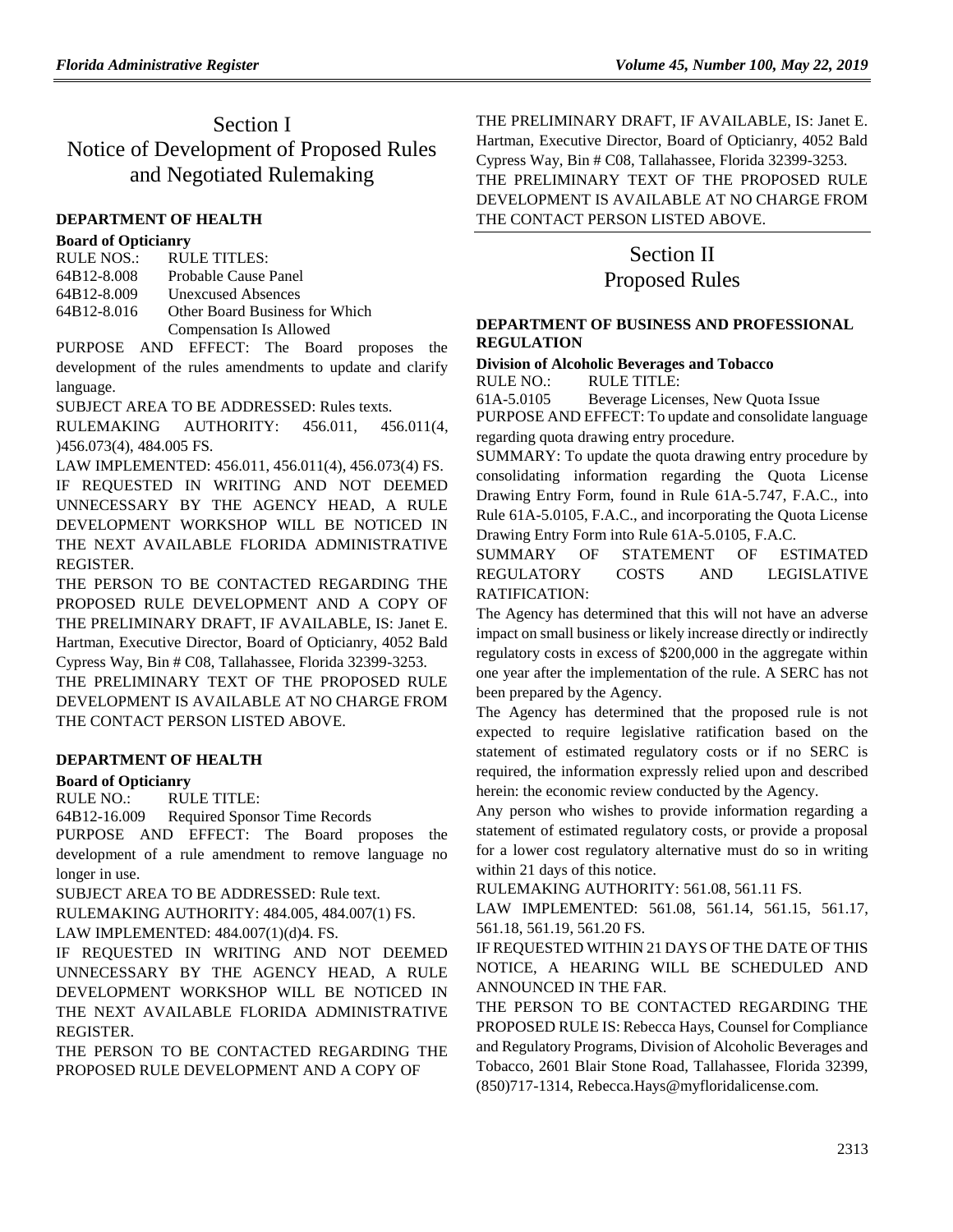#### THE FULL TEXT OF THE PROPOSED RULE IS:

61A-5.0105 Selection of Applicants for Quota Alcoholic Beverage Licenses by Public Drawing Beverage Licenses, New Quota Issue.

When quota alcoholic beverage licenses become available by reason of an increase in the population of a county, by reason of a county permitting the sale of intoxicating beverages when such sale had been prohibited, or by reason of the revocation of a quota beverage license, the division shall determine the order in which an interested applicant is considered for an available license by accepting and validating entries for a public drawing to be conducted in a manner of double random selection in accordance with section 561.19, F.S. Interested applicants must follow the procedures for drawing entry promulgated by this rule to be considered for selection in the drawing. The division will follow the below listed procedures when entry forms are accepted for inclusion in the drawing for the right to apply for new state liquor licenses authorized by Florida Law, when they become available by reason of an increase in the population of a county, by voting to permit the sale of intoxicating beverages when such sale had previously been prohibited, or by revocation of a license as provided in Section 561.19(2)(a), F.S.

(1) To identify the population of eligible and interested applicants, an The entry period for each quota alcoholic beverage license drawing shall begin on the third Monday in August and continue for a period of 45 days of each during any year issuance of in which one or more quota alcoholic beverage licenses has been authorized, and last 45 days determined to be available by reason of a circumstance provided in section 561.19, F.S. The division shall publish a legal notices in the Florida Administrative Register and on the division's website AB&T's page of the Department of Business and Professional Regulation's web site at: http://www.myfloridalicense.com/DBPR/alcoholic-beveragesand-tobacco/, which shall http://www.myflorida.com/dbpr/abt. Each legal notice published will include the deadline for filing entry forms, the name of each county in which a license is available for issuance, the number of licenses available for issuance in each county included in the drawing, the fee for filing of an entry form, the deadline for filing of an entry form, and the website address location of the division's office where the printable and online entry forms may be obtained.

(2) To enter the quota alcoholic beverage license drawing, an interested person shall submit the Quota Beverage License Drawing Entry Form DBPR ABT 6033, All persons seeking entry into each drawing file DBPR form ABT-6033, QUOTA LICENSE DRAWING ENTRY FORM, effective \_\_\_\_\_9/2008 and incorporated herein, together with accompanied by the nonrefundable entry filing fee stated on the form. The form may be submitted online, or a printed copy may be mailed to the address provided on the form. The entry form shall be received by delivered to the division on or before the date and time published as the entry deadline in final set forth in the legal notice. Forms not complete, not signed, or not accompanied by the required non-refundable filing fee shall result in a deficiency letter. Corrected entry forms must be delivered to the division on or before fourteen (14) days from the date of the deficiency letter. The division will not grant any other extensions of time for filing entry forms. To access the online entry form, visit DBPR Online Services at www.myfloridalicense.com/DBPR/online-services/. The online entry form will be available only during the qualifying dates of the entry period in a year in which a public drawing is scheduled. A copy of the online entry form is available at [https://www.flrules.org/Gateway/reference.asp?No=Ref-](https://www.flrules.org/Gateway/reference.asp?No=Ref-09926)

[09926.](https://www.flrules.org/Gateway/reference.asp?No=Ref-09926) A printable copy of the form is available on the division's website at http://www.myfloridalicense.com/DBPR/alcoholic-beveragesand-tobacco/ and at https://www.flrules.org/Gateway/reference.asp?No=Ref-

10450 This form is available on the division's Internet website, from any division office, by e-mail or phone request to the department, or by writing to Department of Business and Professional Regulation, Division of Alcoholic Beverages and Tobacco, 2601 Blair Stone Road, Tallahassee, Florida 32399- 1021.

(3) A list of all entrants selected may be obtained from any of the division's offices.

(3) The division shall only process entry forms which are determined to be complete. Forms not complete, not signed, or not accompanied by the required non-refundable filing fee shall result in a deficiency letter. Corrected entry forms must be received by the division on or before fourteen (14) days from the date of the deficiency letter. The division will not grant any other extensions of time for filing entry forms. A complete entry form shall include the payment of the entry fee required to accompany the entry form. Upon expiration of the entry deadline published in the legal notice, any entry form for which payment of the entry fee has not been satisfied shall be deemed incomplete and shall not be included in the drawing.

(4) The division shall provide notice by certified mail to an entrant notify those entrants who are selected in the public as a result of the double random selection drawing by certified mail. The notice of selection shall Such notification will be sent to the entrant's mailing address as listed on the entry form or as subsequently updated by the entrant upon written notification to filed with the division. Each It shall be the entrant's is solely responsible responsibility to for filing and maintaining a current and valid correct mailing address with the division.

(5) Upon notification by the division of selection in the public drawing, the selected entrant All entrants selected for the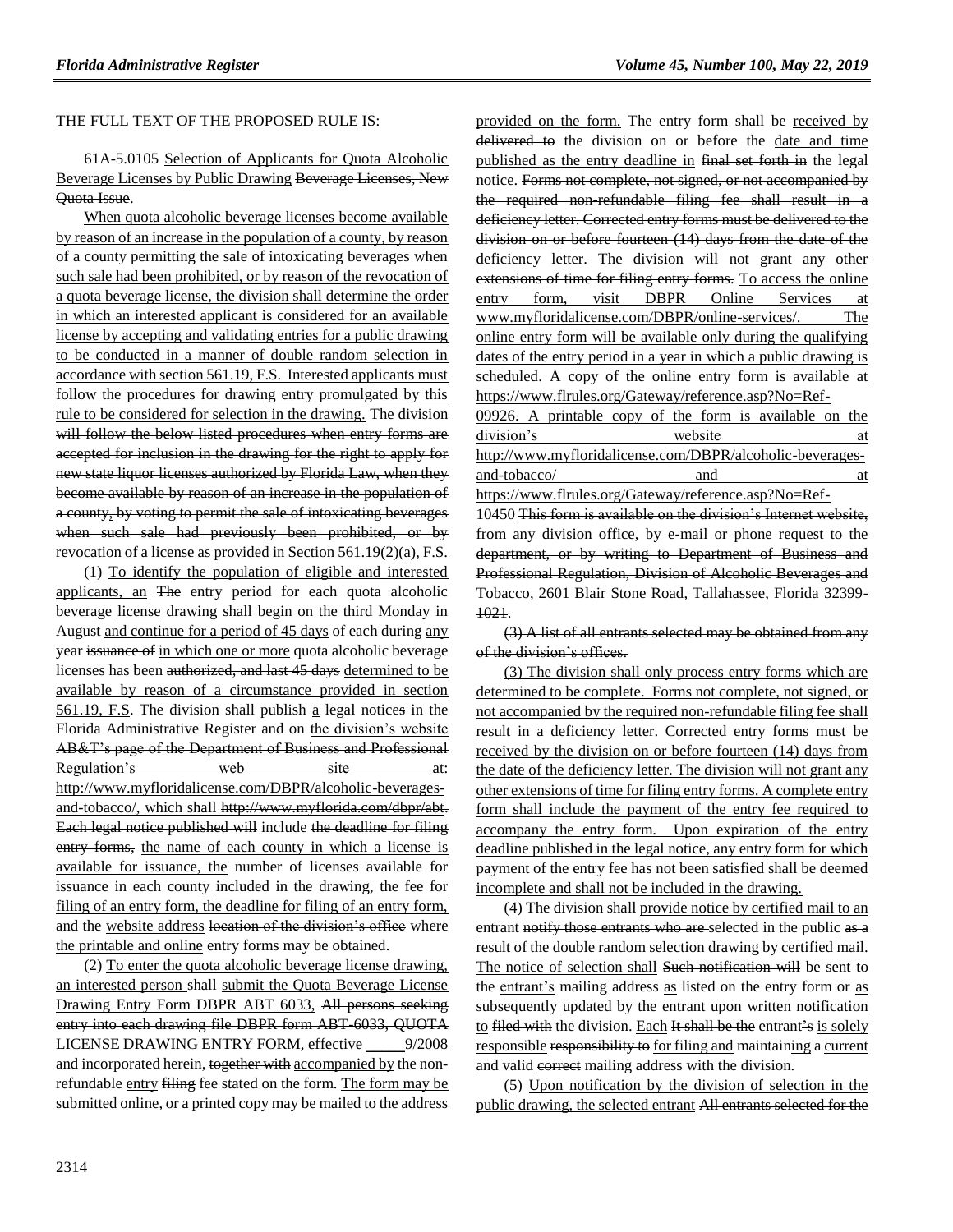opportunity to apply for licenses shall file a completed license application, referenced in Rule 61A-5.010, F.A.C., Failure to file a completed application package within 45 days of the date of the selection notice shall result in the denial of the application filed. Any selected entrant that fails to file a completed license application within 45 days of the selection notice shall forfeit the selection priority awarded by the entrant's selection in the

drawing, and the division shall proceed with notification of the next entrant selected in sequential order of the drawing results for the county in which the license remains available for issuance.

(6) If the license When any application filed by a selected entrant is denied by the division, has been disapproved and all any hearings and or appeals, pursuant to sections 120.569, 120.57, 120.68 and 561.19(4)(5), F.S., has concluded, or the time to file a petition or notice for such hearing or appeal has passed, have been completed, the division shall proceed with notification of the next entrant selected in sequential order of the drawing results for the county in which the license remains available for issuance notify the next person in order of priority from the random drawing by certified mail of their opportunity to obtain an available license in accordance with the procedures for notifying the originally selected. The division shall follow such procedure until all available licenses have been awarded.

(7) Any person or persons who have been selected by public drawing for the opportunity to apply for a quota alcoholic beverage licenses shall not be prohibited from filing an application to obtain the issuance of the having the license issued in the name of a corporation, or other legal entity, if 100 percent % of the business or other legal entity is owned only by the person or persons listed on the drawing winning entry form as initially filed with the division for inclusion in the drawing.

(8) For the purposes of this section, "more than one applicant" shall mean that an entrant may have a direct or indirect interest in only one entry form application in each county for which a license is available, but may file separate entry forms for licenses in different counties for an opportunity to obtain an available license.

(9) For the purposes of this section, "method of double random selection by public drawing" shall mean a computer program developed by or under the direction of the division which determines the order of selection for the director in accordance with as prescribed in sSection 561.19(2)(a), F.S. Rulemaking Authority 561.08, 561.11 FS. Law Implemented 120.57, 561.08, 561.14, 561.15, 561.17, 561.18, 561.19, 561.20 FS. History– New 1-20-97, Amended 1-8-98, Amended 12-7-09., Amended [MM-DD-YY].

NAME OF PERSON ORIGINATING PROPOSED RULE: Sterling Whisenhunt, Director, Division of Alcoholic Beverages and Tobacco, Department of Business and Professional Regulation

NAME OF AGENCY HEAD WHO APPROVED THE PROPOSED RULE: Halsey Beshears, Secretary, Department of Business and Professional Regulation

DATE PROPOSED RULE APPROVED BY AGENCY HEAD: May 3, 2019

DATE NOTICE OF PROPOSED RULE DEVELOPMENT PUBLISHED IN FAR: May 21, 2019

#### **[DEPARTMENT OF BUSINESS AND PROFESSIONAL](https://www.flrules.org/gateway/department.asp?id=61)  [REGULATION](https://www.flrules.org/gateway/department.asp?id=61)**

### **[Division of Alcoholic Beverages and Tobacco](https://www.flrules.org/gateway/organization.asp?id=247)**

RULE NO.: RULE TITLE:

[61A-5.747](https://www.flrules.org/gateway/ruleNo.asp?id=61A-5.747) Quota License Drawing Entry Form

PURPOSE AND EFFECT: To repeal Rule 61A-5.747, F.A.C. SUMMARY: The Division of Alcoholic Beverages and Tobacco is pursuing repeal of duplicative and unnecessary rule provisions by consolidating information regarding the quota alcoholic beverage license drawing process into Rule 61A-5.0105, F.A.C. Corresponding updates and amendments of Rule 61A-5.0105, F.A.C., are being proposed under separate rule development.

#### SUMMARY OF STATEMENT OF ESTIMATED REGULATORY COSTS AND LEGISLATIVE RATIFICATION:

The Agency has determined that this will not have an adverse impact on small business or likely increase directly or indirectly regulatory costs in excess of \$200,000 in the aggregate within one year after the implementation of the rule. A SERC has not been prepared by the Agency.

The Agency has determined that the proposed rule is not expected to require legislative ratification based on the statement of estimated regulatory costs or if no SERC is required, the information expressly relied upon and described herein: the economic review conducted by the Agency.

Any person who wishes to provide information regarding a statement of estimated regulatory costs, or provide a proposal for a lower cost regulatory alternative must do so in writing within 21 days of this notice.

RULEMAKING AUTHORITY: [561.08,](https://www.flrules.org/gateway/statute.asp?id=561.08) [561.11 FS.](https://www.flrules.org/gateway/statute.asp?id=%20561.11%20F.S.)

LAW IMPLEMENTED: [561.08,](https://www.flrules.org/gateway/statute.asp?id=561.08) [561.17,](https://www.flrules.org/gateway/statute.asp?id=%20561.17) [561.19,](https://www.flrules.org/gateway/statute.asp?id=%20561.19) [561.20 FS.](https://www.flrules.org/gateway/statute.asp?id=%20561.20%20F.S.) IF REQUESTED WITHIN 21 DAYS OF THE DATE OF THIS NOTICE, A HEARING WILL BE SCHEDULED AND ANNOUNCED IN THE FAR.

THE PERSON TO BE CONTACTED REGARDING THE PROPOSED RULE IS: Rebecca Hays, Counsel for Compliance and Regulatory Programs, Division of Alcoholic Beverages and Tobacco, 2601 Blair Stone Road, Tallahassee, Florida 32399, (850)717-1314, Rebecca.Hays@myfloridalicense.com.

THE FULL TEXT OF THE PROPOSED RULE IS: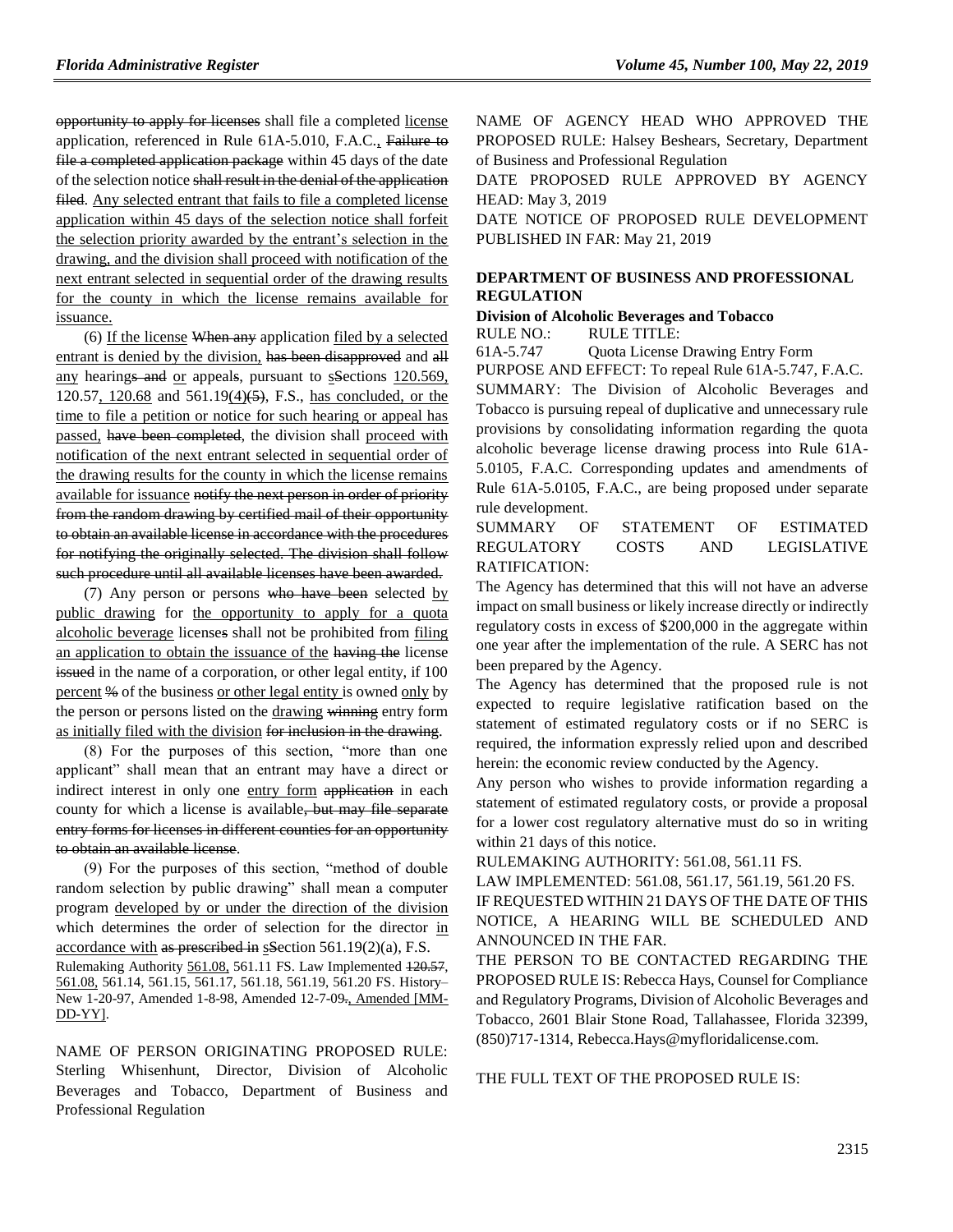61A-5.747 Quota License Drawing Entry Form.

Rulemaking Authority 561.08, 561.11 FS. Law Implemented 561.08, 561.17, 561.19, 561.20 FS. History–New 3-6-90, Amended 6-28-90, 5-24-92, Formerly 7A-5.747, Amended 12-7-09, Repealed

NAME OF PERSON ORIGINATING PROPOSED RULE: Sterling Whisenhunt, Director, Division of Alcoholic Beverages and Tobacco, Department of Business and Professional Regulation

NAME OF AGENCY HEAD WHO APPROVED THE PROPOSED RULE: Halsey Beshears, Secretary, Department of Business and Professional Regulation

DATE PROPOSED RULE APPROVED BY AGENCY HEAD: May 3, 2019

# Section III

Notice of Changes, Corrections and **Withdrawals** 

### NONE

# Section IV Emergency Rules

### NONE

Section V Petitions and Dispositions Regarding Rule Variance or Waiver

[DEPARTMENT OF ELDER AFFAIRS](https://www.flrules.org/gateway/department.asp?id=58)

[Federal Aging Programs](https://www.flrules.org/gateway/organization.asp?id=179)

RULE NO.: RULE TITLE:

[58A-5.036](https://www.flrules.org/gateway/ruleNo.asp?id=58A-5.036) Emergency Environmental Control for Assisted Living Facilities

NOTICE IS HEREBY GIVEN that on May 7, 2019, the Florida Department of Elder Affairs, received a petition for temporary waiver of Rule 58A-5.036, F.A.C., requiring an alternate energy source for emergency environmental control, from BAY BREEZE SENIOR LIVING AND REHABILITATION CENTER. Any interested person or other agency may submit written comments on the petition within 14 days after this notice to alfrulecomment@elderaffairs.org.

A copy of the Petition for Variance or Waiver may be obtained by contacting: Dianet Cannady at doeapublicrecords@elderaffairs.org, (850)414-2114, Office of the General Counsel, DOEA, 4040 Esplanade Way, Tallahassee, FL 32399.

#### [DEPARTMENT OF ELDER AFFAIRS](https://www.flrules.org/gateway/department.asp?id=58)

[Federal Aging Programs](https://www.flrules.org/gateway/organization.asp?id=179)

RULE NO.: RULE TITLE:

[58A-5.036](https://www.flrules.org/gateway/ruleNo.asp?id=58A-5.036) Emergency Environmental Control for Assisted Living Facilities

NOTICE IS HEREBY GIVEN that on May 7, 2019, the Florida Department of Elder Affairs, received a petition for temporary waiver of Rule 58A-5.036, F.A.C., requiring an alternate energy source for emergency environmental control, from GRAND BOULEVARD HEALTH AND REHABILITATION CENTER. Any interested person or other agency may submit written comments on the petition within 14 days after this notice to alfrulecomment@elderaffairs.org.

A copy of the Petition for Variance or Waiver may be obtained by contacting: Djanet Cannady at doeapublicrecords@elderaffairs.org, (850)414-2114, Office of the General Counsel, DOEA, 4040 Esplanade Way, Tallahassee, FL 32399.

### [AGENCY FOR HEALTH CARE ADMINISTRATION](https://www.flrules.org/gateway/department.asp?id=59) [Health Facility and Agency Licensing](https://www.flrules.org/gateway/organization.asp?id=186)

RULE NO.: RULE TITLE:

[59A-4.1265](https://www.flrules.org/gateway/ruleNo.asp?id=59A-4.1265) Emergency Environmental Control for Nursing Homes

NOTICE IS HEREBY GIVEN that on May 9, 2019, the Agency for Health Care Administration, received a petition for Variance from subsection 59A-4.1265(5), F. A. C. from Terrace of Kissimmee, LLC d/b/a Terrace of Kissimmee, seeking additional time beyond June 1, 2019, to implement the Detailed Nursing Home Emergency Power Plan. The petition was assigned case number 2019007393. Any interested person or other agency may submit written comments on the petition within 14 days after this notice by e-mailing LTCstaff@ahca.myflorida.com.

A copy of the Petition for Variance or Waiver may be obtained by contacting: Jacqueline Williams, Agency for Health Care Administration, 2727 Mahan Drive, Mail Stop #33, Tallahassee, Florida 32308 or e-mailing LTCstaff@ahca.myflorida.com.

[AGENCY FOR HEALTH CARE ADMINISTRATION](https://www.flrules.org/gateway/department.asp?id=59) [Health Facility and Agency Licensing](https://www.flrules.org/gateway/organization.asp?id=186) RULE NO.: RULE TITLE:

[59A-4.1265](https://www.flrules.org/gateway/ruleNo.asp?id=59A-4.1265) Emergency Environmental Control for Nursing Homes

NOTICE IS HEREBY GIVEN that on May 9, 2019, the Agency for Health Care Administration, received a petition for Variance from subsection 59A-4.1265(5), F. A. C. from Terrace of St. Cloud, LLC d/b/a Terrace of St. Cloud, seeking additional time beyond June 1, 2019, to implement the Detailed Nursing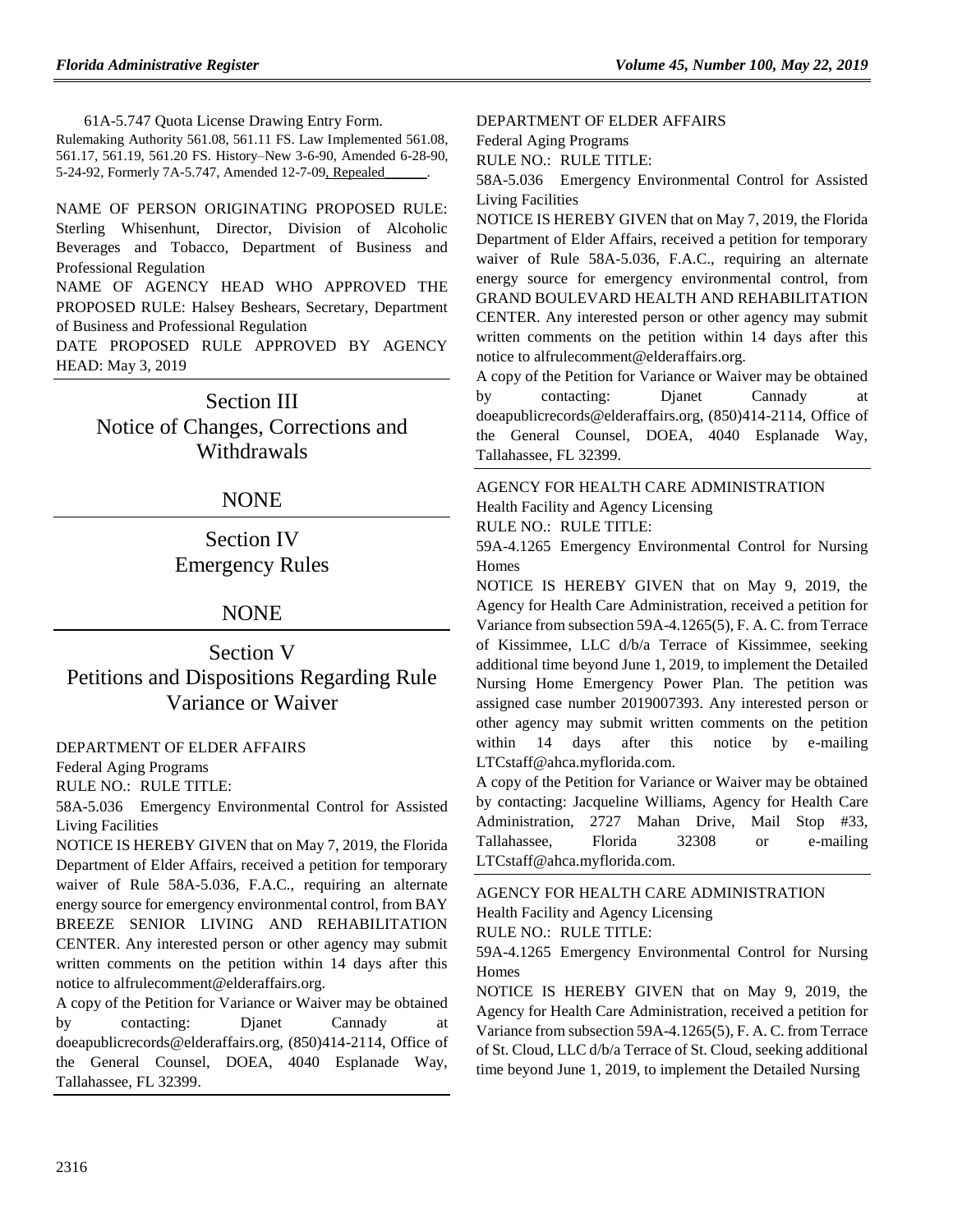Home Emergency Power Plan. The petition was assigned case number 2019007394. Any interested person or other agency may submit written comments on the petition within 14 days after this notice by e-mailing LTCstaff@ahca.myflorida.com.

A copy of the Petition for Variance or Waiver may be obtained by contacting: Jacqueline Williams, Agency for Health Care Administration, 2727 Mahan Drive, Mail Stop #33, Tallahassee, Florida 32308 or e-mailing LTCstaff@ahca.myflorida.com.

[AGENCY FOR HEALTH CARE ADMINISTRATION](https://www.flrules.org/gateway/department.asp?id=59) [Health Facility and Agency Licensing](https://www.flrules.org/gateway/organization.asp?id=186) RULE NO.: RULE TITLE:

[59A-4.1265](https://www.flrules.org/gateway/ruleNo.asp?id=59A-4.1265) Emergency Environmental Control for Nursing Homes

NOTICE IS HEREBY GIVEN that on May 9, 2019, the Agency for Health Care Administration, received a petition for Variance from subsection 59A-4.1265(5), F. A. C. from Sefardik Associates, LLC d/b/a The Nursing Center at Mercy, seeking additional time beyond June 1, 2019, to implement the Detailed Nursing Home Emergency Power Plan. The petition was assigned case number 2019007396. Any interested person or other agency may submit written comments on the petition within 14 days after this notice by e-mailing LTCstaff@ahca.myflorida.com.

A copy of the Petition for Variance or Waiver may be obtained by contacting: Jacqueline Williams, Agency for Health Care Administration, 2727 Mahan Drive, Mail Stop #33, Tallahassee, Florida 32308 or e-mailing LTCstaff@ahca.myflorida.com.

[AGENCY FOR HEALTH CARE ADMINISTRATION](https://www.flrules.org/gateway/department.asp?id=59)

[Health Facility and Agency Licensing](https://www.flrules.org/gateway/organization.asp?id=186)

RULE NO.: RULE TITLE:

[59A-4.1265](https://www.flrules.org/gateway/ruleNo.asp?id=59A-4.1265) Emergency Environmental Control for Nursing Homes

NOTICE IS HEREBY GIVEN that on May 9, 2019, the Agency for Health Care Administration, received a petition for Variance from subsection 59A-4.1265(5), F. A. C. from Kendall Health Care Properties III d/b/a Palace at KendallNursing and Rehabilitation Center, seeking additional time beyond June 1, 2019, to implement the Detailed Nursing Home Emergency Power Plan. The petition was assigned case number 2019007397. Any interested person or other agency may submit written comments on the petition within 14 days after this notice by e-mailing LTCstaff@ahca.myflorida.com.

A copy of the Petition for Variance or Waiver may be obtained by contacting: Jacqueline Williams, Agency for Health Care Administration, 2727 Mahan Drive, Mail Stop #33, Tallahassee, Florida 32308 or e-mailing LTCstaff@ahca.myflorida.com.

[AGENCY FOR HEALTH CARE ADMINISTRATION](https://www.flrules.org/gateway/department.asp?id=59)

[Health Facility and Agency Licensing](https://www.flrules.org/gateway/organization.asp?id=186)

RULE NO.: RULE TITLE:

[59A-4.1265](https://www.flrules.org/gateway/ruleNo.asp?id=59A-4.1265) Emergency Environmental Control for Nursing Homes

NOTICE IS HEREBY GIVEN that on May 10, 2019, the Agency for Health Care Administration, received a petition for Variance from subsection 59A-4.1265(5), F. A. C. from Stuart Rehabilitation and Healthcare, seeking additional time beyond June 1, 2019, to implement the Detailed Nursing Home Emergency Power Plan. The petition was assigned case number 2019007406. Any interested person or other agency may submit written comments on the petition within 14 days after this notice by e-mailing LTCstaff@ahca.myflorida.com.

A copy of the Petition for Variance or Waiver may be obtained by contacting: Jacqueline Williams, Agency for Health Care Administration, 2727 Mahan Drive, Mail Stop #33, Tallahassee, Florida 32308 or e-mailing LTCstaff@ahca.myflorida.com.

[AGENCY FOR HEALTH CARE ADMINISTRATION](https://www.flrules.org/gateway/department.asp?id=59) [Health Facility and Agency Licensing](https://www.flrules.org/gateway/organization.asp?id=186)

RULE NO.: RULE TITLE:

[59A-4.1265](https://www.flrules.org/gateway/ruleNo.asp?id=59A-4.1265) Emergency Environmental Control for Nursing Homes

NOTICE IS HEREBY GIVEN that on May 10, 2019, the Agency for Health Care Administration, received a petition for Variance from subsection 59A-4.1265(5), F. A. C. from Delray Group LLC d/b/a Lake View Care Center at Delray, seeking additional time beyond June 1, 2019, to implement the Detailed Nursing Home Emergency Power Plan. The petition was assigned case number 2019007439. Any interested person or other agency may submit written comments on the petition within 14 days after this notice by e-mailing LTCstaff@ahca.myflorida.com.

A copy of the Petition for Variance or Waiver may be obtained by contacting: Jacqueline Williams, Agency for Health Care Administration, 2727 Mahan Drive, Mail Stop #33, Tallahassee, Florida 32308 or e-mailing LTCstaff@ahca.myflorida.com.

[AGENCY FOR HEALTH CARE ADMINISTRATION](https://www.flrules.org/gateway/department.asp?id=59)

[Health Facility and Agency Licensing](https://www.flrules.org/gateway/organization.asp?id=186)

RULE NO.: RULE TITLE:

[59A-4.1265](https://www.flrules.org/gateway/ruleNo.asp?id=59A-4.1265) Emergency Environmental Control for Nursing Homes

NOTICE IS HEREBY GIVEN that on May 10, 2019, the Agency for Health Care Administration, received a petition for Variance from subsection 59A-4.1265(5), F. A. C. from Solaris HealthCare Imperial, LLC, seeking additional time beyond June 1, 2019, to implement the Detailed Nursing Home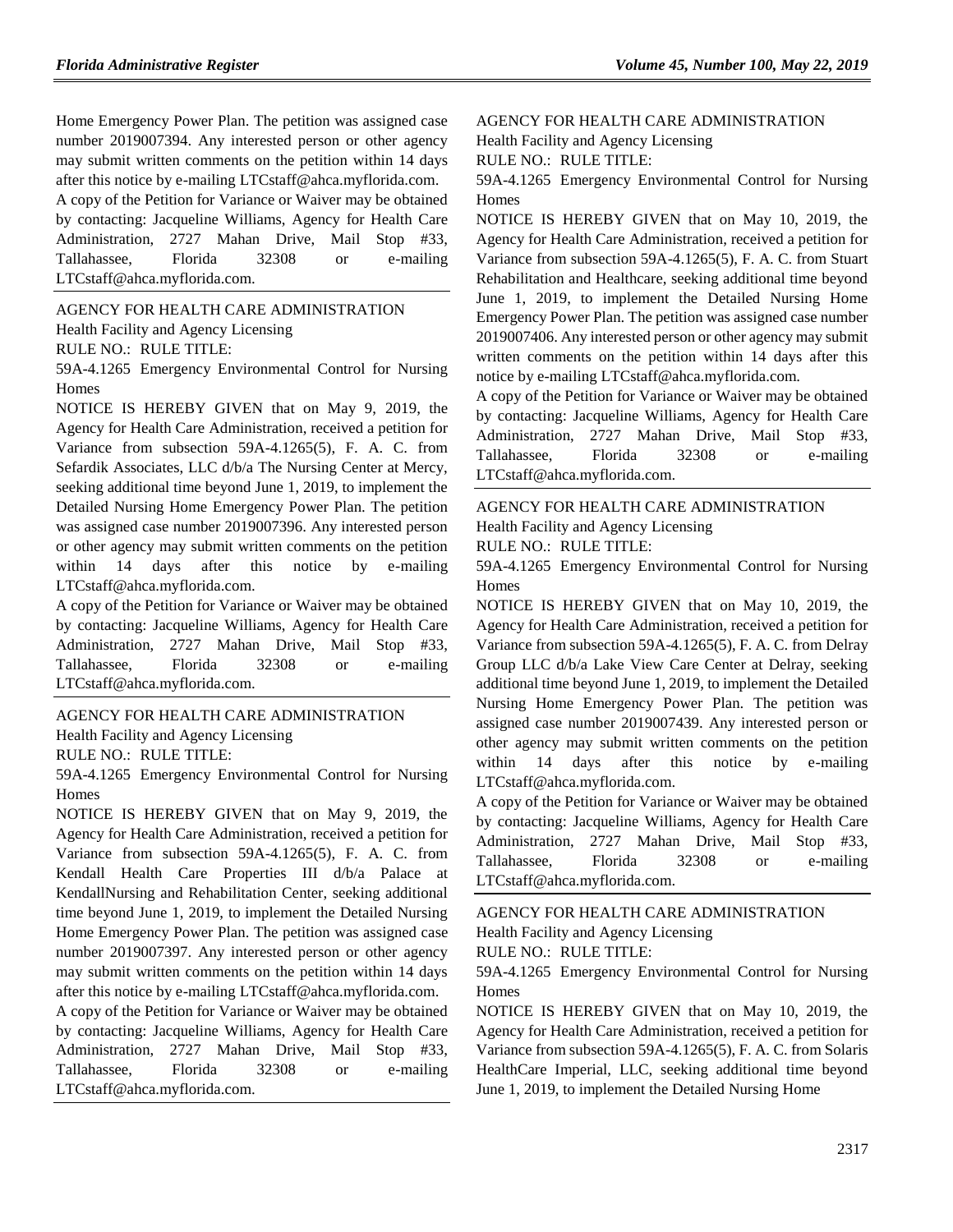Emergency Power Plan. The petition was assigned case number 2019007440. Any interested person or other agency may submit written comments on the petition within 14 days after this notice by e-mailing LTCstaff@ahca.myflorida.com.

A copy of the Petition for Variance or Waiver may be obtained by contacting: Jacqueline Williams, Agency for Health Care Administration, 2727 Mahan Drive, Mail Stop #33, Tallahassee, Florida 32308 or e-mailing LTCstaff@ahca.myflorida.com.

[AGENCY FOR HEALTH CARE ADMINISTRATION](https://www.flrules.org/gateway/department.asp?id=59) [Health Facility and Agency Licensing](https://www.flrules.org/gateway/organization.asp?id=186) RULE NO.: RULE TITLE:

[59A-4.1265](https://www.flrules.org/gateway/ruleNo.asp?id=59A-4.1265) Emergency Environmental Control for Nursing Homes

NOTICE IS HEREBY GIVEN that on May 13, 2019, the Agency for Health Care Administration, received a petition for Variance from subsection 59A-4.1265(5), F. A. C. from RK3, LLC d/b/a KR at College Harbor, seeking additional time beyond May 31, 2019, to implement the Detailed Nursing Home Emergency Power Plan. The petition was assigned case number 2019007446. Any interested person or other agency may submit written comments on the petition within 14 days after this notice by e-mailing LTCstaff@ahca.myflorida.com.

A copy of the Petition for Variance or Waiver may be obtained by contacting: Jacqueline Williams, Agency for Health Care Administration, 2727 Mahan Drive, Mail Stop #33, Tallahassee, Florida 32308 or e-mailing LTCstaff@ahca.myflorida.com.

[AGENCY FOR HEALTH CARE ADMINISTRATION](https://www.flrules.org/gateway/department.asp?id=59) [Health Facility and Agency Licensing](https://www.flrules.org/gateway/organization.asp?id=186) RULE NO.: RULE TITLE:

[59A-4.1265](https://www.flrules.org/gateway/ruleNo.asp?id=59A-4.1265) Emergency Environmental Control for Nursing Homes

NOTICE IS HEREBY GIVEN that on May 13, 2019, the Agency for Health Care Administration, received a petition for Variance from subsection 59A-4.1265(5), F. A. C. from Oak Manor Healthcare and Rehabilitation Center, seeking additional time beyond May 31, 2019, to implement the Detailed Nursing Home Emergency Power Plan. The petition was assigned case number 2019007449. Any interested person or other agency may submit written comments on the petition within 14 days after this notice by e-mailing LTCstaff@ahca.myflorida.com.

A copy of the Petition for Variance or Waiver may be obtained by contacting: Jacqueline Williams, Agency for Health Care Administration, 2727 Mahan Drive, Mail Stop #33, Tallahassee, Florida 32308 or e-mailing LTCstaff@ahca.myflorida.com.

[AGENCY FOR HEALTH CARE ADMINISTRATION](https://www.flrules.org/gateway/department.asp?id=59)

[Health Facility and Agency Licensing](https://www.flrules.org/gateway/organization.asp?id=186)

RULE NO.: RULE TITLE:

[59A-4.1265](https://www.flrules.org/gateway/ruleNo.asp?id=59A-4.1265) Emergency Environmental Control for Nursing Homes

NOTICE IS HEREBY GIVEN that on May 14, 2019, the Agency for Health Care Administration, received a petition for Variance from subsection 59A-4.1265(5), F. A. C. from NCRNC Inc. d/b/a North Campus Rehabilitation and Nursing Center, seeking additional time beyond June 1, 2019, to implement the Detailed Nursing Home Emergency Power Plan. The petition was assigned case number 2019007665. Any interested person or other agency may submit written comments on the petition within 14 days after this notice by e-mailing LTCstaff@ahca.myflorida.com.

A copy of the Petition for Variance or Waiver may be obtained by contacting: Jacqueline Williams, Agency for Health Care Administration, 2727 Mahan Drive, Mail Stop #33, Tallahassee, Florida 32308 or e-mailing LTCstaff@ahca.myflorida.com.

#### [AGENCY FOR HEALTH CARE ADMINISTRATION](https://www.flrules.org/gateway/department.asp?id=59) [Health Facility and Agency Licensing](https://www.flrules.org/gateway/organization.asp?id=186)

RULE NO.: RULE TITLE:

[59A-4.1265](https://www.flrules.org/gateway/ruleNo.asp?id=59A-4.1265) Emergency Environmental Control for Nursing Homes

NOTICE IS HEREBY GIVEN that on May 14, 2019, the Agency for Health Care Administration, received a petition for Variance from subsection 59A-4.1265(5), F. A. C. from Baywood Facility Inc d/b/a Baywood Nursing Center, seeking additional time beyond June 1, 2019, to implement the Detailed Nursing Home Emergency Power Plan. The petition was assigned case number 2019007666. Any interested person or other agency may submit written comments on the petition within 14 days after this notice by e-mailing LTCstaff@ahca.myflorida.com.

A copy of the Petition for Variance or Waiver may be obtained by contacting: Jacqueline Williams, Agency for Health Care Administration, 2727 Mahan Drive, Mail Stop #33, Tallahassee, Florida 32308 or e-mailing LTCstaff@ahca.myflorida.com.

[AGENCY FOR HEALTH CARE ADMINISTRATION](https://www.flrules.org/gateway/department.asp?id=59) [Health Facility and Agency Licensing](https://www.flrules.org/gateway/organization.asp?id=186) RULE NO.: RULE TITLE:

[59A-4.1265](https://www.flrules.org/gateway/ruleNo.asp?id=59A-4.1265) Emergency Environmental Control for Nursing Homes

NOTICE IS HEREBY GIVEN that on May 14, 2019, the Agency for Health Care Administration, received a petition for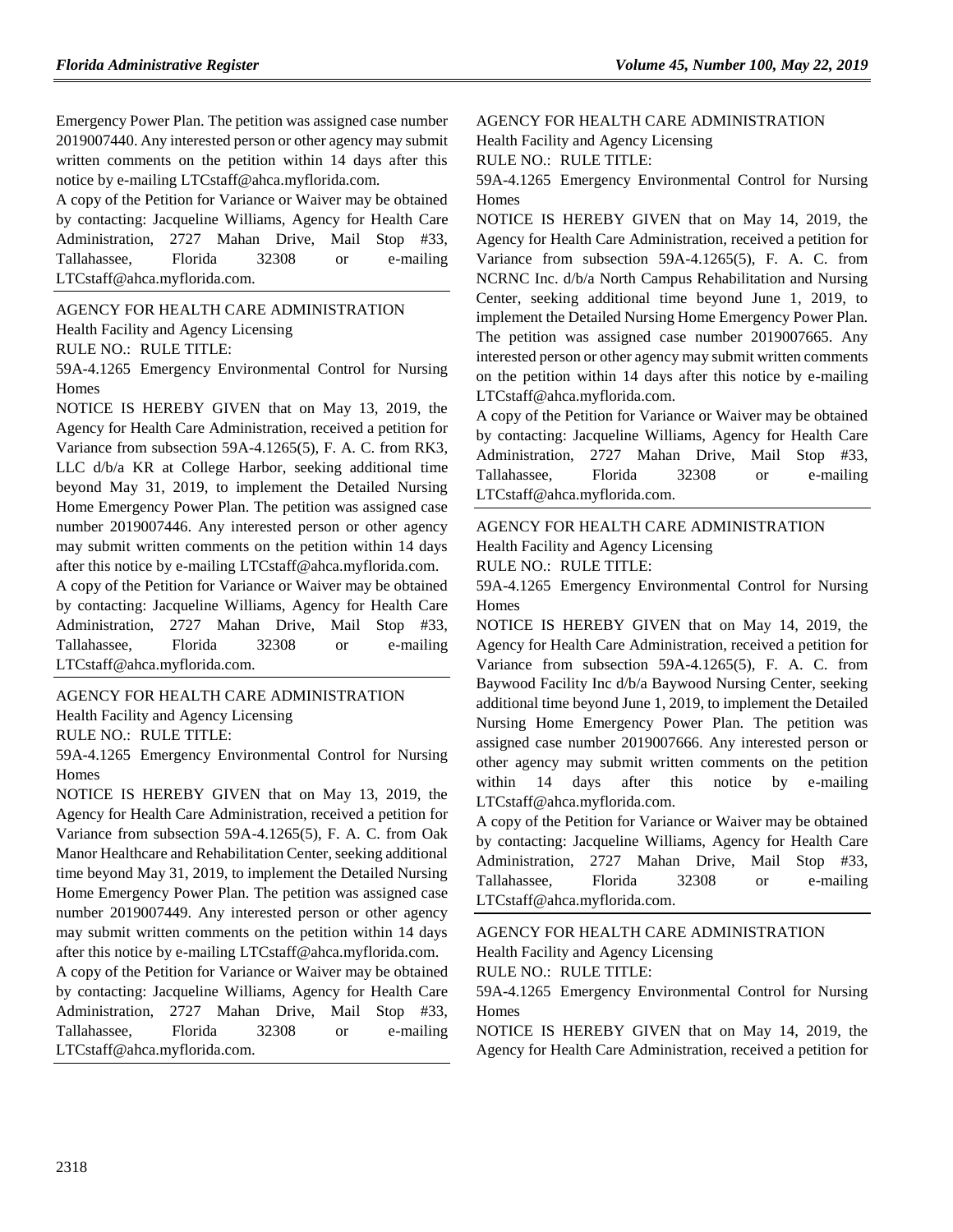Variance from subsection 59A-4.1265(5), F. A. C. from Gateway Facility Inc. d/b/a Gateway Care Center, seeking additional time beyond June 1, 2019, to implement the Detailed Nursing Home Emergency Power Plan. The petition was assigned case number 2019007667. Any interested person or other agency may submit written comments on the petition within 14 days after this notice by e-mailing LTCstaff@ahca.myflorida.com.

A copy of the Petition for Variance or Waiver may be obtained by contacting: Jacqueline Williams, Agency for Health Care Administration, 2727 Mahan Drive, Mail Stop #33, Tallahassee, Florida 32308 or e-mailing LTCstaff@ahca.myflorida.com.

[AGENCY FOR HEALTH CARE ADMINISTRATION](https://www.flrules.org/gateway/department.asp?id=59) [Health Facility and Agency Licensing](https://www.flrules.org/gateway/organization.asp?id=186)

RULE NO.: RULE TITLE:

[59A-4.1265](https://www.flrules.org/gateway/ruleNo.asp?id=59A-4.1265) Emergency Environmental Control for Nursing Homes

NOTICE IS HEREBY GIVEN that on May 7, 2019, the Agency for Health Care Administration, received a petition for Variance from subsection 59A-4.1265(5), F. A. C. from Windsor Health and Rehabilitation Center, seeking additional time beyond January 1, 2019, to implement the Detailed Nursing Home Emergency Power Plan. The petition was assigned case number 2019007584. Any interested person or other agency may submit written comments on the petition within 14 days after this notice by e-mailing LTCstaff@ahca.myflorida.com.

A copy of the Petition for Variance or Waiver may be obtained by contacting: Jacqueline Williams, Agency for Health Care Administration, 2727 Mahan Drive, Mail Stop #33, Tallahassee, Florida 32308 or e-mailing LTCstaff@ahca.myflorida.com.

[AGENCY FOR HEALTH CARE ADMINISTRATION](https://www.flrules.org/gateway/department.asp?id=59) [Health Facility and Agency Licensing](https://www.flrules.org/gateway/organization.asp?id=186)

RULE NO.: RULE TITLE:

[59A-4.1265](https://www.flrules.org/gateway/ruleNo.asp?id=59A-4.1265) Emergency Environmental Control for Nursing Homes

NOTICE IS HEREBY GIVEN that on May 14, 2019, the Agency for Health Care Administration, received a petition for Variance from subsection 59A-4.1265(5), F. A. C. from Harbourwood Facility Inc. d/b/a Harbourwood Care Center, seeking additional time beyond June 1, 2019, to implement the Detailed Nursing Home Emergency Power Plan. The petition was assigned case number 2019007669. Any interested person or other agency may submit written comments on the petition

within 14 days after this notice by e-mailing LTCstaff@ahca.myflorida.com.

A copy of the Petition for Variance or Waiver may be obtained by contacting: Jacqueline Williams, Agency for Health Care Administration, 2727 Mahan Drive, Mail Stop #33, Tallahassee, Florida 32308 or e-mailing LTCstaff@ahca.myflorida.com.

[AGENCY FOR HEALTH CARE ADMINISTRATION](https://www.flrules.org/gateway/department.asp?id=59) [Health Facility and Agency Licensing](https://www.flrules.org/gateway/organization.asp?id=186) RULE NO.: RULE TITLE:

[59A-4.1265](https://www.flrules.org/gateway/ruleNo.asp?id=59A-4.1265) Emergency Environmental Control for Nursing Homes

NOTICE IS HEREBY GIVEN that on May 14, 2019, the Agency for Health Care Administration, received a petition for Variance from subsection 59A-4.1265(5), F. A. C. from Laurellwood Facility Inc. d/b/a Laurellwood Care Center, seeking additional time beyond June 1, 2019, to implement the Detailed Nursing Home Emergency Power Plan. The petition was assigned case number 2019007670. Any interested person or other agency may submit written comments on the petition within 14 days after this notice by e-mailing LTCstaff@ahca.myflorida.com.

A copy of the Petition for Variance or Waiver may be obtained by contacting: Jacqueline Williams, Agency for Health Care Administration, 2727 Mahan Drive, Mail Stop #33, Tallahassee, Florida 32308 or e-mailing LTCstaff@ahca.myflorida.com.

[AGENCY FOR HEALTH CARE ADMINISTRATION](https://www.flrules.org/gateway/department.asp?id=59) [Health Facility and Agency Licensing](https://www.flrules.org/gateway/organization.asp?id=186) RULE NO.: RULE TITLE:

[59A-4.1265](https://www.flrules.org/gateway/ruleNo.asp?id=59A-4.1265) Emergency Environmental Control for Nursing Homes

NOTICE IS HEREBY GIVEN that on May 14, 2019, the Agency for Health Care Administration, received a petition for Variance from subsection 59A-4.1265(5), F. A. C. from Woodbridge Facility Inc d/b/a Woodbridge Care Center, seeking additional time beyond June 1, 2019, to implement the Detailed Nursing Home Emergency Power Plan. The petition was assigned case number 2019007672. Any interested person or other agency may submit written comments on the petition within 14 days after this notice by e-mailing LTCstaff@ahca.myflorida.com.

A copy of the Petition for Variance or Waiver may be obtained by contacting: Jacqueline Williams, Agency for Health Care Administration, 2727 Mahan Drive, Mail Stop #33, Tallahassee, Florida 32308 or e-mailing LTCstaff@ahca.myflorida.com.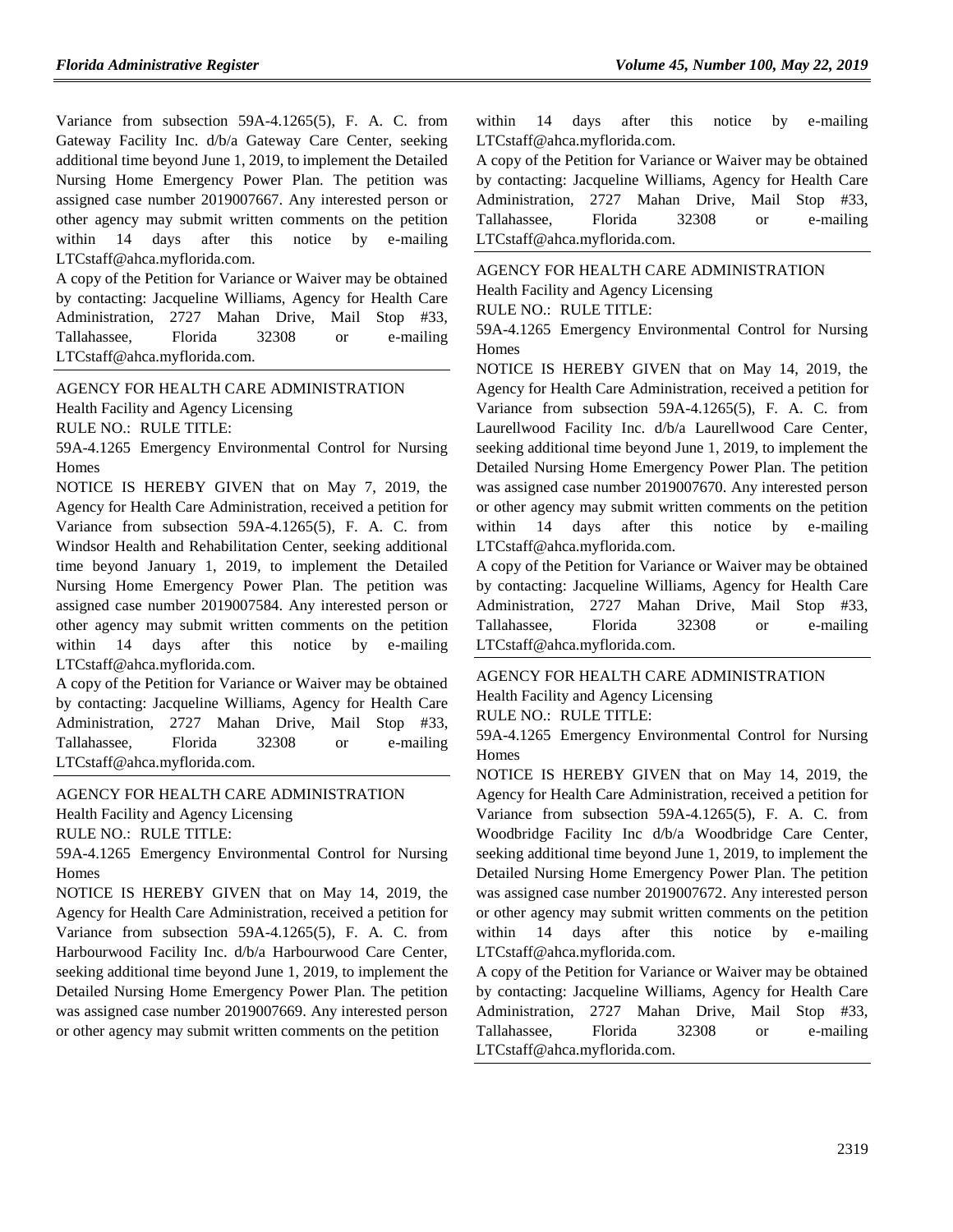[AGENCY FOR HEALTH CARE ADMINISTRATION](https://www.flrules.org/gateway/department.asp?id=59) [Health Facility and Agency Licensing](https://www.flrules.org/gateway/organization.asp?id=186) RULE NO.: RULE TITLE:

[59A-4.1265](https://www.flrules.org/gateway/ruleNo.asp?id=59A-4.1265) Emergency Environmental Control for Nursing Homes

NOTICE IS HEREBY GIVEN that on May 14, 2019, the Agency for Health Care Administration, received a petition for Variance from subsection 59A-4.1265(5), F. A. C. from Pinellas Park Facility Inc. d/b/a The Care Center at Pinellas Park, seeking additional time beyond June 1, 2019, to implement the Detailed Nursing Home Emergency Power Plan. The petition was assigned case number 2019007675. Any interested person or other agency may submit written comments on the petition within 14 days after this notice by e-mailing LTCstaff@ahca.myflorida.com.

A copy of the Petition for Variance or Waiver may be obtained by contacting: Jacqueline Williams, Agency for Health Care Administration, 2727 Mahan Drive, Mail Stop #33, Tallahassee, Florida 32308 or e-mailing LTCstaff@ahca.myflorida.com.

#### [AGENCY FOR HEALTH CARE ADMINISTRATION](https://www.flrules.org/gateway/department.asp?id=59)

[Health Facility and Agency Licensing](https://www.flrules.org/gateway/organization.asp?id=186)

RULE NO.: RULE TITLE:

[59A-4.1265](https://www.flrules.org/gateway/ruleNo.asp?id=59A-4.1265) Emergency Environmental Control for Nursing Homes

NOTICE IS HEREBY GIVEN that on May 14, 2019, the Agency for Health Care Administration, received a petition for Variance from subsection 59A-4.1265(5), F. A. C. from Shore Facility Inc d/b/a Shore Acres Care Center, seeking additional time beyond June 1, 2019, to implement the Detailed Nursing Home Emergency Power Plan. The petition was assigned case number 2019007676. Any interested person or other agency may submit written comments on the petition within 14 days after this notice by e-mailing LTCstaff@ahca.myflorida.com.

A copy of the Petition for Variance or Waiver may be obtained by contacting: Jacqueline Williams, Agency for Health Care Administration, 2727 Mahan Drive, Mail Stop #33, Tallahassee, Florida 32308 or e-mailing LTCstaff@ahca.myflorida.com.

### [AGENCY FOR HEALTH CARE ADMINISTRATION](https://www.flrules.org/gateway/department.asp?id=59)

[Health Facility and Agency Licensing](https://www.flrules.org/gateway/organization.asp?id=186)

RULE NO.: RULE TITLE:

[59A-4.1265](https://www.flrules.org/gateway/ruleNo.asp?id=59A-4.1265) Emergency Environmental Control for Nursing Homes

NOTICE IS HEREBY GIVEN that on May 14, 2019, the Agency for Health Care Administration, received a petition for Variance from subsection 59A-4.1265(5), F. A. C. from The Sands at South Beach Facility, Inc. d/b/a The Sands at South

Beach Care Center, seeking additional time beyond June 1, 2019, to implement the Detailed Nursing Home Emergency Power Plan. The petition was assigned case number 2019007678. Any interested person or other agency may submit written comments on the petition within 14 days after this notice by e-mailing LTCstaff@ahca.myflorida.com.

A copy of the Petition for Variance or Waiver may be obtained by contacting: Jacqueline Williams, Agency for Health Care Administration, 2727 Mahan Drive, Mail Stop #33, Tallahassee, Florida 32308 or e-mailing LTCstaff@ahca.myflorida.com.

#### [AGENCY FOR HEALTH CARE ADMINISTRATION](https://www.flrules.org/gateway/department.asp?id=59)

[Health Facility and Agency Licensing](https://www.flrules.org/gateway/organization.asp?id=186)

RULE NO.: RULE TITLE:

[59A-4.1265](https://www.flrules.org/gateway/ruleNo.asp?id=59A-4.1265) Emergency Environmental Control for Nursing **Homes** 

NOTICE IS HEREBY GIVEN that on May 14, 2019, the Agency for Health Care Administration, received a petition for Variance from subsection 59A-4.1265(5), F. A. C. from Clearwater Care Acquisition, LLC d/b/a Kensington Gardens Rehab and Nursing Center, seeking additional time beyond June 1, 2019, to implement the Detailed Nursing Home Emergency Power Plan. The petition was assigned case number 2019007680. Any interested person or other agency may submit written comments on the petition within 14 days after this notice by e-mailing LTCstaff@ahca.myflorida.com.

A copy of the Petition for Variance or Waiver may be obtained by contacting: Jacqueline Williams, Agency for Health Care Administration, 2727 Mahan Drive, Mail Stop #33, Tallahassee, Florida 32308 or e-mailing LTCstaff@ahca.myflorida.com.

# [AGENCY FOR HEALTH CARE ADMINISTRATION](https://www.flrules.org/gateway/department.asp?id=59) [Health Facility and Agency Licensing](https://www.flrules.org/gateway/organization.asp?id=186)

RULE NO.: RULE TITLE:

[59A-4.1265](https://www.flrules.org/gateway/ruleNo.asp?id=59A-4.1265) Emergency Environmental Control for Nursing Homes

NOTICE IS HEREBY GIVEN that on May 14, 2019, the Agency for Health Care Administration, received a petition for Variance from subsection 59A-4.1265(5), F. A. C. from West Jacksonville Care Acquisition, LLC d/b/a Fouraker Hills Rehab and Nursing Center, seeking additional time beyond June 1, 2019, to implement the Detailed Nursing Home Emergency Power Plan. The petition was assigned case number 2019007682. Any interested person or other agency may submit written comments on the petition within 14 days after this notice by e-mailing LTCstaff@ahca.myflorida.com.

A copy of the Petition for Variance or Waiver may be obtained by contacting: Jacqueline Williams, Agency for Health Care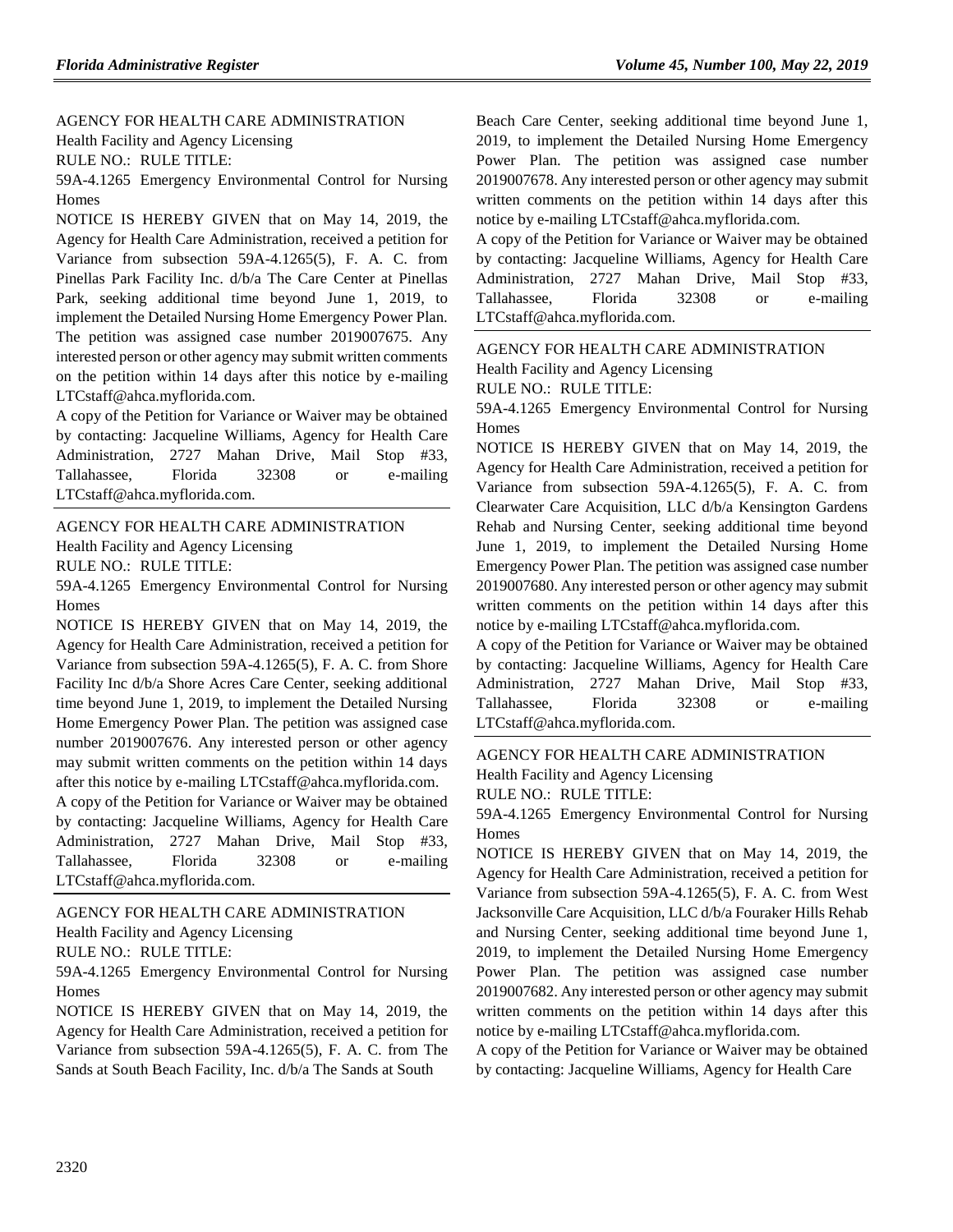Administration, 2727 Mahan Drive, Mail Stop #33, Tallahassee, Florida 32308 or e-mailing LTCstaff@ahca.myflorida.com.

#### [AGENCY FOR HEALTH CARE ADMINISTRATION](https://www.flrules.org/gateway/department.asp?id=59)

[Health Facility and Agency Licensing](https://www.flrules.org/gateway/organization.asp?id=186)

RULE NO.: RULE TITLE:

[59A-4.1265](https://www.flrules.org/gateway/ruleNo.asp?id=59A-4.1265) Emergency Environmental Control for Nursing Homes

NOTICE IS HEREBY GIVEN that on May 14, 2019, the Agency for Health Care Administration, received a petition for Variance from subsection 59A-4.1265(5), F. A. C. from Laurel Point Care Acquisition, LLC d/b/a Sandgate Gardens Rehab and Nursing Center, seeking additional time beyond June 1, 2019, to implement the Detailed Nursing Home Emergency Power Plan. The petition was assigned case number 2019007683. Any interested person or other agency may submit written comments on the petition within 14 days after this notice by e-mailing LTCstaff@ahca.myflorida.com.

A copy of the Petition for Variance or Waiver may be obtained by contacting: Jacqueline Williams, Agency for Health Care Administration, 2727 Mahan Drive, Mail Stop #33, Tallahassee, Florida 32308 or e-mailing LTCstaff@ahca.myflorida.com.

#### [DEPARTMENT OF BUSINESS AND PROFESSIONAL](https://www.flrules.org/gateway/department.asp?id=61)  [REGULATION](https://www.flrules.org/gateway/department.asp?id=61)

[Division of Hotels and Restaurants](https://www.flrules.org/gateway/organization.asp?id=249)

RULE NO.: RULE TITLE:

[61C-1.004](https://www.flrules.org/gateway/ruleNo.asp?id=61C-1.004) General Sanitation and Safety Requirements

NOTICE IS HEREBY GIVEN that on May 21, 2019, the Florida Department of Business and Professional Regulation, Division of Hotels and Restaurants, received a petition for an Emergency Variance for paragraph 61C-1.004(1)(a), Florida Administrative Code and Section 5-203.13, 2009 FDA Food Code, Paragraph 5-202.11(A), 2009 FDA Food Code and subsection 61C-4.010(5), Florida Administrative Code from Service Systems Associates Inc. located in Melbourne. The above referenced F.A.C. addresses the requirement that each establishment have an approved plumbing system installed to transport potable water and wastewater; and the requirement that at least one service sink is provided for the cleaning of mops or similar cleaning tools and the disposal of mop water. They are requesting to utilize holding tanks to provide potable water and to collect wastewater at the handwash sink and the three compartment sink and to share the mopsink facilities with another licensed food service establishment under the same ownership and on the same premise.

The Division of Hotels and Restaurants will accept comments concerning the Petition for 5 days from the date of publication of this notice. To be considered, comments must be received before 5:00 p.m.

A copy of the Petition for Variance or Waiver may be obtained by contacting: Daisy.Lee@myfloridalicense.com,

Division of Hotels and Restaurants, 2601 Blair Stone Road, Tallahassee, Florida 32399-1011.

#### [DEPARTMENT OF BUSINESS AND PROFESSIONAL](https://www.flrules.org/gateway/department.asp?id=61)  [REGULATION](https://www.flrules.org/gateway/department.asp?id=61)

[Board of Architecture and Interior Design](https://www.flrules.org/gateway/organization.asp?id=263)

The Board of Architecture and Interior Design hereby gives notice: of the issuance of an Order regarding the Petition of Variance or Waiver, filed on February 26, 2019 by Enrique Norten. The Notice of Petition for Variance or Wavier was published in Vol. 45, No.45 of the March 6, 2019 Florida Administrative Register. Petition sought a variance or wavier of Rule 61G1-14.001, Florida Administrative Code, regarding prescribed licensure examinations for purposes of licensure as a registered architect. The Board considered the instant Petition at a duly -noticed telephonic meeting held on March 27, 2019.

The Boards Order filed on April 25, 2019, grants Petitioner's request because Petitioner has demonstrated that he meets the requirements of Section 120.542, F.S.

A copy of the Order or additional information may be obtained by contacting: Amanda Ackermann, Executive Director, Board of Architecture and Interior Design, 2601 Blair Stone Road, Tallahassee, Florida 32399-0771.

#### [DEPARTMENT OF BUSINESS AND PROFESSIONAL](https://www.flrules.org/gateway/department.asp?id=61)  [REGULATION](https://www.flrules.org/gateway/department.asp?id=61)

[Board of Architecture and Interior Design](https://www.flrules.org/gateway/organization.asp?id=263)

The Board of Architecture and Interior Design hereby gives notice: of the issuance of an Order regarding the Petition of Variance or Waiver, filed on April 25, 2019 by Annebelle Radcliffe-Trenner. The Notice of Petition for Variance or Wavier was published in Vol.45, No.45 of the March 6, 2019 Florida Administrative Register. Petition sought a variance or wavier of Rule 61G1-14.001, Florida Administrative Code, regarding prescribed licensure examinations for purposes of licensure as a registered architect. The Board considered the instant Petition at a duly -noticed telephonic meeting held on March 27, 2019.

The Boards Order filed on April 25, 2019, grants Petitioner's request because Petitioner has demonstrated that he meets the requirements of Section 120.542, F.S.

A copy of the Order or additional information may be obtained by contacting:Amanda Ackermann, Executive Director, Board of Architecture and Interior Design, 2601 Blair Stone Road, Tallahassee, Florida 32399-0771.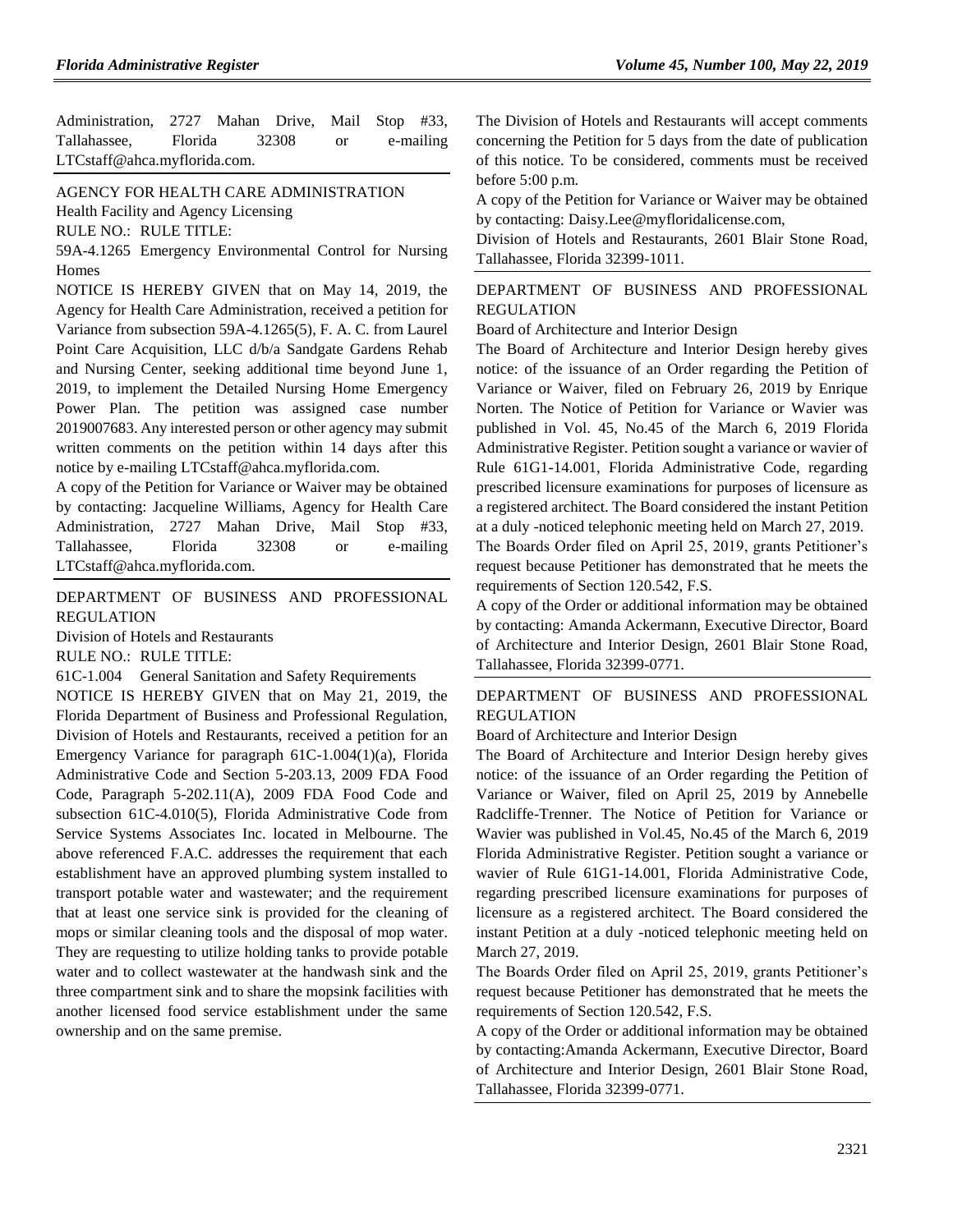#### [DEPARTMENT OF BUSINESS AND PROFESSIONAL](https://www.flrules.org/gateway/department.asp?id=61)  [REGULATION](https://www.flrules.org/gateway/department.asp?id=61)

#### [Board of Accountancy](https://www.flrules.org/gateway/organization.asp?id=280)

NOTICE IS HEREBY GIVEN that on May 20, 2019, the Board of Accountancy, received a petition for Variance or Waiver filed by Laura Melisa Rodriguez. Petitioner seeks a permanent variance or waiver of paragraph 61H1-28.0052(1)(b), F.A.C., regarding the timeframes with respect to the CPA Examination, which requires that candidates must pass all four sections of the CPA Examination within a rolling eighteen-month period, which begins on the NASBA grade release date for the first test section(s) passed. In the event all four test sections of the CPA Examination are not passed within the rolling eighteen-month period, credit for any test section(s) passed outside the eighteenmonth period will expire and that test section(s) must be retaken.

A copy of the Petition for Variance or Waiver may be obtained by contacting: Veloria Kelly, Division Director, Board of Accountancy, 240 NW 76th Dr., Suite A, Gainesville, Florida 32607. Comments on this petition should be filed with the Board of Accountancy within 14 days of publication of this notice.

#### [DEPARTMENT OF ENVIRONMENTAL PROTECTION](https://www.flrules.org/gateway/department.asp?id=62) RULE NO.: RULE TITLE:

[62D-5.058](https://www.flrules.org/gateway/ruleNo.asp?id=62D-5.058) Grant Administration

The Florida Department of Environmental Protection hereby gives notice: that an Order was issued on May 17, 2019, granting the City of Starke, Florida's petition for a waiver. The petition was received on March 27, 2019, and notice of receipt of the petition was published in the Florida Administrative Register on March 28, 2019. The petition requested a waiver from paragraph 62D-5.058(7)(a), F.A.C., which sets forth the time period permitted for the use of grant funds from the Florida Recreation Development Assistance Program. This matter was assigned OGC Case No. 19-0253. No public comments were received. The Order granted the petition to waive paragraph 62D-5.058(7)(a), F.A.C., based on a showing that the petitioner demonstrated that the purpose of the underlying statute has been achieved by other means and that application of the rule would cause substantial economic hardship.

A copy of the Order or additional information may be obtained by contacting: LaShae Grice, telephone (850)245-2681, e-mail LaShae.Grice@FloridaDEP.gov; Florida Department of Environmental Protection, 3800 Commonwealth Boulevard, MS 535, Tallahassee, Florida 32399-3000; during normal business hours, 8:00 a.m. – 5:00 p.m., Monday through Friday, except legal holidays.

#### [DEPARTMENT OF HEALTH](https://www.flrules.org/gateway/department.asp?id=64)

#### [Board of Physical Therapy Practice](https://www.flrules.org/gateway/organization.asp?id=308)

The Board of Physical Therapy Practice hereby gives notice: that on May 20, 2019, an Order was filed on the Petition for Variance or Waiver. The Petition for Variance or Waiver was filed by Bela S. Contractor, on April 8, 2019 seeking a variance or wavier of subparagraph 64B17-3.001(2)(c)3., F.A.C., regarding her qualifications for licensure. The Notice of Petition for Variance or Waiver was published in Volume 45, No.74, of the April 16, 2019 issue of the Florida Administrative Register. No comments were received on the Petition. The Board, at a duly-noticed public meeting held on May 10, 2019, in Orlando, Florida, voted to deny the Petition for Variance or Waiver finding that the Petitioner has not demonstrated that the purpose of the underlying statute will be or has been achieved by other means, because course equivalency has not been demonstrated by the Petitioner. The Board also denied the Petition for Variance or Wavier because the Petitioner has not demonstrated a substantial hardship.

A copy of the Order or additional information may be obtained by contacting: Allen Hall, Executive Director, Board of Physical Therapy Practice, 4052 Bald Cypress Way, Bin #C05, Tallahassee, Florida 32399-3253, Allen.Hall@flhealth.gov.

# Section VI Notice of Meetings, Workshops and Public **Hearings**

#### [DEPARTMENT OF LEGAL AFFAIRS](https://www.flrules.org/gateway/department.asp?id=2)

The Florida Commission on the Status of Women announces a telephone conference call to which all persons are invited.

DATES AND TIMES: Executive Committee, May 30, 2019, 9:00 a.m.; Annual Report Committee, May 30, 2019, 2:00 p.m.; The 2nd Quarterly Meeting of 2019 of the Florida Commission on the Status of Women, June 6, 2019, 9:00 a.m.; June 7, 2019, 9:00 a.m.

PLACE: Please call (850)414-3300 for instructions on participation.

GENERAL SUBJECT MATTER TO BE CONSIDERED: Executive Committee, Annual Report Committee, The 2nd Quarterly Meeting of 2019 of the Florida Commission on the Status of Women

NOTE: In the absence of quorum, items on this agenda will be discussed as workshop, and notes will be recorded although no formal action will be taken. If you have any questions, please call (850)414-3300.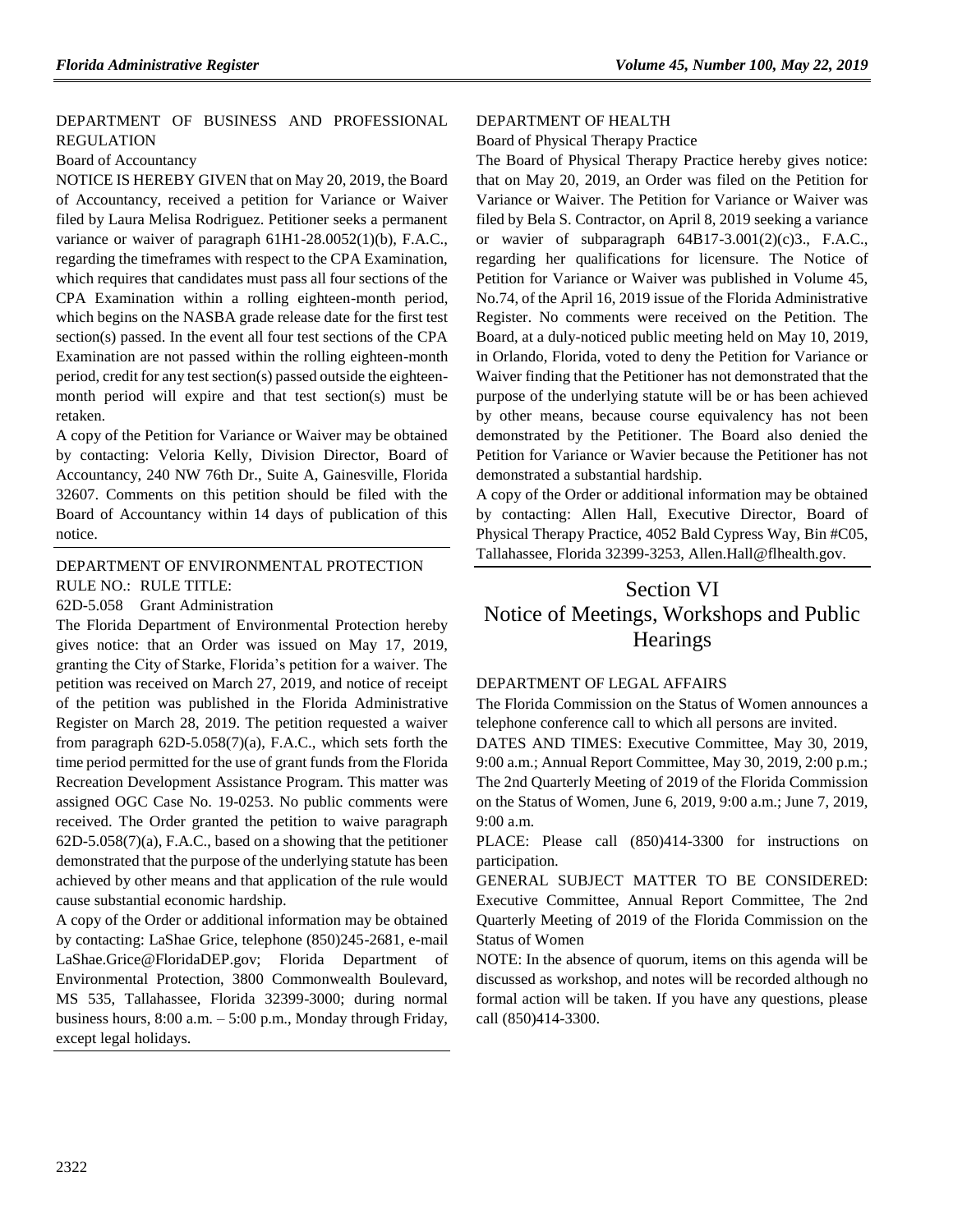A copy of the agenda may be obtained by contacting: Florida Commission on the Status of Women at the Office of the Attorney General, The Capitol, Tallahassee, FL 32399-1050 PHONE: (850)414-3300 FAX: (850)921-4131.

Pursuant to the provisions of the Americans with Disabilities Act, any person requiring special accommodations to participate in this workshop/meeting is asked to advise the agency at least 3 days before the workshop/meeting by contacting: Florida Commission on the Status of Women at the Office of the Attorney General, The Capitol, Tallahassee, FL 32399-1050 PHONE: (850)414-3300 FAX: (850)921-4131. If you are hearing or speech impaired, please contact the agency using the Florida Relay Service, 1(800)955-8771 (TDD) or 1(800)955-8770 (Voice).

If any person decides to appeal any decision made by the Board with respect to any matter considered at this meeting or hearing, he/she will need to ensure that a verbatim record of the proceeding is made, which record includes the testimony and evidence from which the appeal is to be issued.

For more information, you may contact: Florida Commission on the Status of Women at the Office of the Attorney General, The Capitol, Tallahassee, FL 32399-1050 PHONE: (850)414- 3300 FAX: (850)921-4131.

#### [DEPARTMENT OF EDUCATION](https://www.flrules.org/gateway/department.asp?id=6)

The Florida Department of Education announces a telephone conference call to which all persons are invited.

DATE AND TIME: June 5, 2019, 11:00 a.m.

PLACE: Meeting to be conducted using Communication Media Technology, specifically conference call: 1(888)585-9008; conference room number: 694-170-693, then press #.

GENERAL SUBJECT MATTER TO BE CONSIDERED: The State Apprenticeship Advisory Council will discuss general items as it relates to apprenticeship in Florida. Items will include subjects of committee structure, updates, and information regarding the State Apprenticeship Council Alliance (SACA).

A copy of the agenda may be obtained by contacting: Juanita Warren at Juanita.Warren@fldoe.org.

For more information, you may contact: Mr. Richard "Ted" Norman, at (850)245-9039, or via email to Richard.Norman@fldoe.org.

#### [DEPARTMENT OF LAW ENFORCEMENT](https://www.flrules.org/gateway/department.asp?id=11)

The Department of Law Enforcement announces a public meeting to which all persons are invited.

DATE AND TIME: Wednesday, May 22, 2019, 1:00 p.m.

PLACE: Conference Call

Please join my meeting from your computer, tablet or smartphone. https://global.gotomeeting.com/join/524019693

You can also dial in using your phone. United States (Toll Free): 1(877)568-4106, United States: (571)317-3129,

Access Code: 524-019-693

GENERAL SUBJECT MATTER TO BE CONSIDERED: Matters related to the Strategis Plan of the MEPIC Advisory Board.

A copy of the agenda may be obtained by contacting: Craig Schroeder at 1(888)356-4774.

Pursuant to the provisions of the Americans with Disabilities Act, any person requiring special accommodations to participate in this workshop/meeting is asked to advise the agency at least 1 days before the workshop/meeting by contacting: Craig Schroeder at 1(888)356-4774. If you are hearing or speech impaired, please contact the agency using the Florida Relay Service, 1(800)955-8771 (TDD) or 1(800)955- 8770 (Voice).

For more information, you may contact: Craig Schroeder at 1(888)356-4774.

#### [DEPARTMENT OF TRANSPORTATION](https://www.flrules.org/gateway/department.asp?id=14)

The Florida Department of Transportation Central Office announces a public meeting to which all persons are invited. DATE AND TIME: June 12, 2019, 9:00 a.m. – 12:00 Noon PLACE: FDOT Ft. Lauderdale, Manatee Conference Room, 3400 West Commercial Blvd., Ft. Lauderdale, Florida 33309 GENERAL SUBJECT MATTER TO BE CONSIDERED: The FDOT Freight & Multimodal Operations Office welcomes your involvement in the development of the 2019 FMTP update. The FMTP is a comprehensive plan that identifies freight transportation facilities critical to the state's economic growth and guides multimodal freight investments in the state. We need your input to make this plan successful! Please register at https://www.surveymonkey.com/r/FMTPUpdate.

A copy of the agenda may be obtained by contacting: Holly Cohen at: holly.cohen@dot.state.fl.us.

#### [EXECUTIVE OFFICE OF THE GOVERNOR](https://www.flrules.org/gateway/department.asp?id=27)

The Governor and Members of the Florida Cabinet announce a public meeting to take place in Jerusalem, Israel, on May 29, 2019. The meeting will not involve the composition of any collegial body consisting of the Governor and Cabinet as a board, commission, or otherwise.

DATE: May 29, 2019, 8:30 a.m., EDT

PLACE: U.S. Embassy, Jerusalem

PUBLIC ATTENDANCE IN TALLAHASSEE: Any member of the public is invited to attend a live video broadcast of the meeting to be held on May 29, 2019, 8:30 a.m., EST, in the Cabinet Meeting Room, Lower Level, The Capitol, Tallahassee, Florida. The Florida Channel also plans to live stream the meeting on their website at www.thefloridachannel.org.

GENERAL SUBJECT MATTER TO BE CONSIDERED: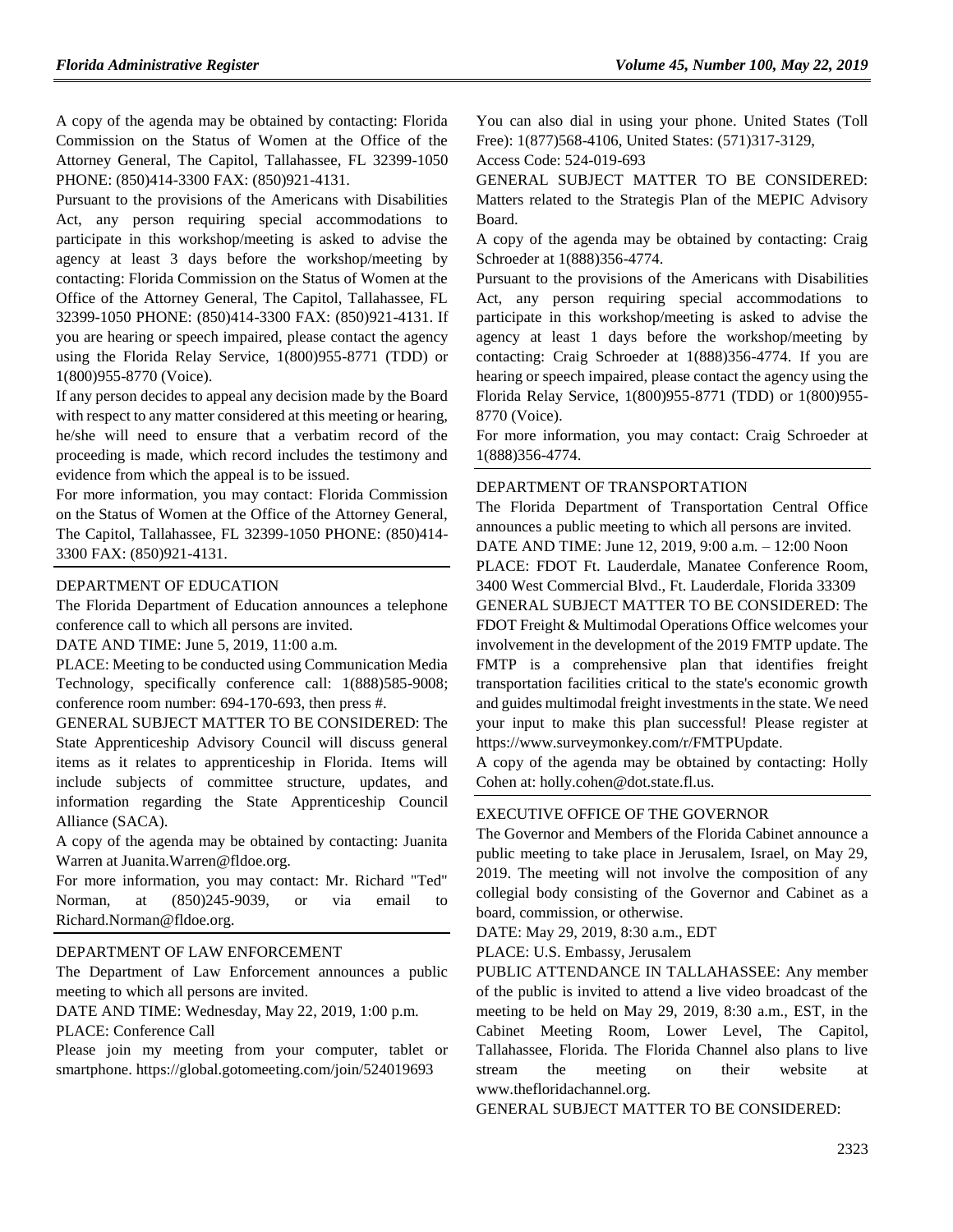The meeting agenda will be posted on the Florida Cabinet website at www.myflorida.com/myflorida/cabinet. Additional questions may be directed to cabinet.affairs@eog.myflorida.com.

#### [EXECUTIVE OFFICE OF THE GOVERNOR](https://www.flrules.org/gateway/department.asp?id=27)

The following state governmental agencies, boards and commissions announce a public meeting to which all persons are invited:

State Board of Administration

Division of Bond Finance

Financial Services Commission

Office of Insurance Regulation

Office of Financial Regulation

Department of Veterans' Affairs

Department of Highway Safety and Motor Vehicles

Department of Law Enforcement

Department of Revenue

Administration Commission

Florida Land and Water Adjudicatory Commission

Board of Trustees of the Internal Improvement Trust Fund

Department of Environmental Protection

DATES AND TIMES: June 4, 2019, 9:00 a.m.

#### **\*\*\*The Cabinet Aides Meeting will be held on Thursday, May 30, 2019, 9:00 a.m.**

PLACE: Cabinet Meeting Room, Lower Level, The Capitol, Tallahassee, Florida

GENERAL SUBJECT MATTER TO BE CONSIDERED:

The **State Board of Administration** will take action on matters duly presented on its agenda, which may include such matters as Executive Director's reports; approval of fiscal sufficiency of state bond issues; approval of sale of local bonds at an interest rate in excess of statutory interest rate limitation; reports on investment performance; designation of banks as depositories for state funds; adoption of rules and regulations; investment of state funds pursuant to Chapter 215, F.S.; and consideration of other matters within its authority pursuant to Chapters 215 and 344, F.S., and Section 16 of Article IX of the Florida Constitution of 1885, as continued by subsection 9(c) of Article XII of the Florida Constitution of 1968.

The **Division of Bond Finance** of the State Board of Administration will take action on matters duly presented on its agenda, which will deal with the issuance of State bonds, arbitrage compliance and related matters.

The **Financial Services Commission** will take action on matters duly presented on its agenda which may include, but not be limited to; matters relating to rulemaking for all activities of the Office of Insurance Regulation concerning insurers and other risk bearing entities, including licensing, rates, policy forms, market conduct, claims, adjusters, issuance of certificates of authority, solvency, viatical settlements,

premium financing, and administrative supervision, as provided under the Insurance Code or Chapter 636, F.S., and matters related to rulemaking for all activities of the Office of Financial Regulation relating to the regulation of banks, credit unions, other financial institutions, finance companies, retail installment sales providers, title loan lenders, collection agencies, mortgage brokers, mortgage lenders, certified capital companies, money services businesses, and the securities industry.

The **Department of Veterans' Affairs** will take action on matters duly presented on its agenda which may include the administration of the Department as well as actions taken to further the Department's mission of providing assistance to veterans and their dependents, pursuant to Section 292.05, F.S. The **Department of Highway Safety and Motor Vehicles** will take action on matters duly presented on its agenda, which may include such matters as approval of agency policies, taking agency action with regard to administrative procedure matters, and considering other matters within its authority pursuant to Florida Statutes.

The **Department of Law Enforcement** will take action on matters duly presented on its agenda which may include but not be limited to such matters as transfer of agency funds or positions, formulation of Departmental Rules, administrative procedure matters, submittal of reports as required, enter into contracts as authorized and to consider other matters within its authority pursuant to Chapters 20, 23, 120 and 943, F.S.

The **Department of Revenue** will act on matters duly presented on its agenda which may include approval of rules, legislative concept proposals, contracts over \$100,000, Departmental budgets, administrative procedure matters, and consideration of other matters within its authority.

The **Administration Commission** will take action on matters duly presented on its agenda which may include such matters as to create or transfer agency funds or positions, approve Career Service rules, administrative procedure matters, environmental matters arising under Chapter 380, F.S., comprehensive planning issues pursuant to Section 163.3184, F.S., determine sheriffs' budget matters, and consider other matters within its authority pursuant to various statutes including Chapters 110, 215 and 216, F.S.

The **Florida Land and Water Adjudicatory Commission** will take action on matters duly presented on its agenda including appeals of local government development orders in areas of critical state concern or of developments of regional impact under Section 380.07, F.S.; and review of water management matters under Chapter 373, F.S. The Commission will also review Department of Environmental Protection's rules and orders which, prior to July 1, 1993, the Governor and Cabinet, sitting as the head of the Department of Natural Resources, had authority to issue or promulgate.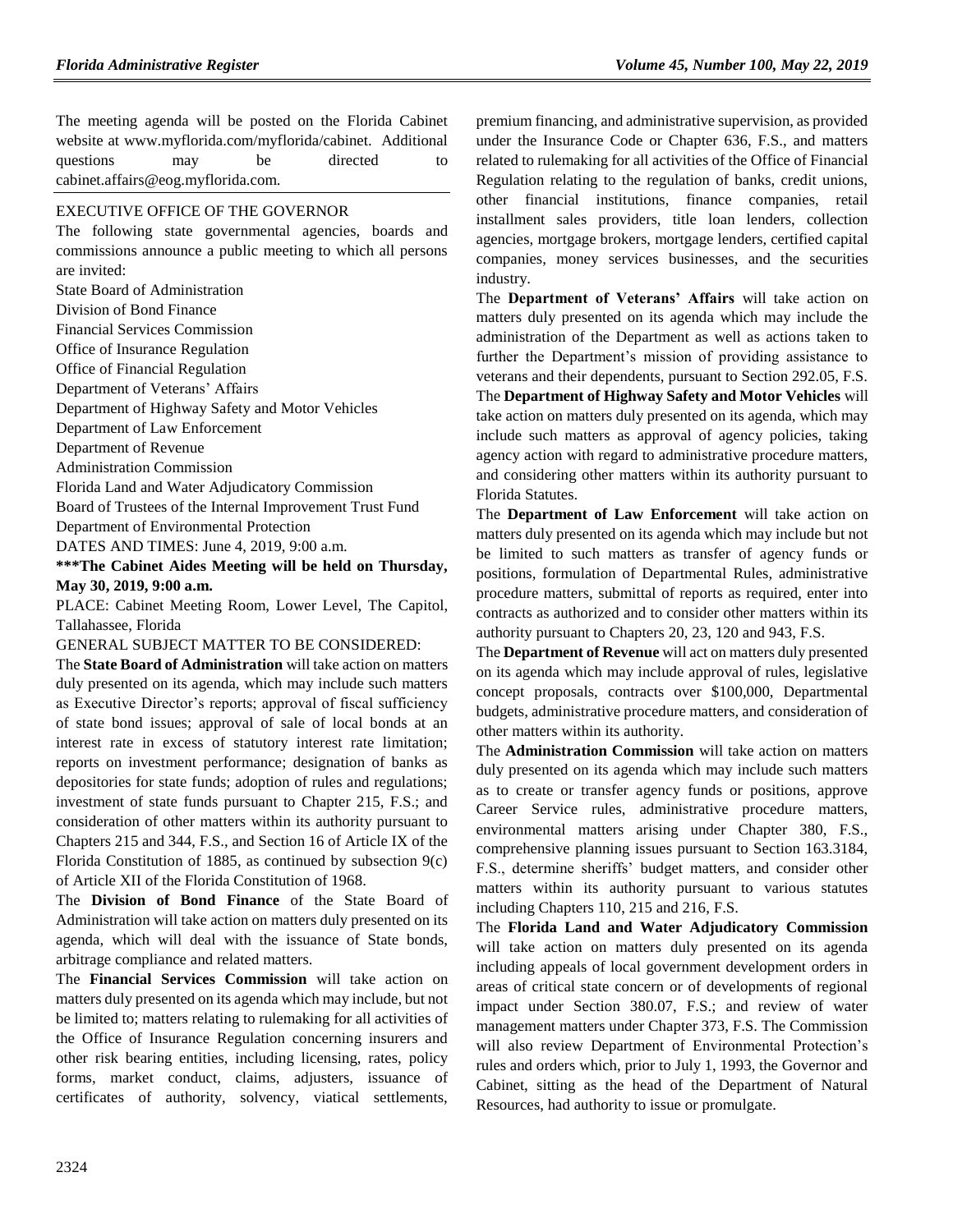The **Board of Trustees of the Internal Improvement Trust Fund** will take action on matters for which it is responsible pursuant to law (including duties pursuant to Title 18 of the Florida Statutes and Title 18 of the Florida Administrative Code) and that are duly presented on its agenda, which may include such matters as aquacultural issues as presented by the Division of Aquaculture in the Department of Agriculture and Consumer Services; mineral leases or sales; state or sovereign land leases, sales, exchanges, dedications, and easements; conservation and preservation lands and other land purchases; land planning matters and other matters within its authority.

The **Department of Environmental Protection** will present for consideration those matters required by law to be reviewed by the Governor and Cabinet, sitting as the Siting Board, which may include, but are not limited to siting of power plants and electric and natural gas transmission lines.

A copy of any of the above agendas submitted to the Governor and Cabinet for this meeting may be obtained by viewing the website of the Governor and Cabinet at http://www.myflorida.com/myflorida/cabinet/ or by contacting each individual agency.

Pursuant to the provisions of the Americans with Disabilities Act, any person requiring special accommodations to participate in this meeting is asked to provide at least 48 hours' notification before the meeting by contacting: the Governor's Cabinet Affairs Office, (850)488-5152.

**CABINET AIDES BRIEFING:** On the Wednesday of the week prior to the above meeting, there will be a meeting of the aides to the Governor and Cabinet Members at 9:00 a.m., Cabinet Meeting Room, Lower Level, The Capitol, Tallahassee.

#### [REGIONAL PLANNING COUNCILS](https://www.flrules.org/gateway/department.asp?id=29)

[Northeast Florida Regional Planning Council](https://www.flrules.org/gateway/organization.asp?id=60)

The Northeast Florida Regional Council announces a public meeting to which all persons are invited.

DATE AND TIMES: June 6, 2019, 9:00 a.m., Personnel, Budget & Finance Committee; 10:00 a.m., Board of Directors meetings

PLACE: 100 Festival Park Avenue, Jacksonville, FL 32202.

GENERAL SUBJECT MATTER TO BE CONSIDERED: Regular Meeting.

A copy of the agenda may be obtained by contacting: (904)279- 0880.

Pursuant to the provisions of the Americans with Disabilities Act, any person requiring special accommodations to participate in this workshop/meeting is asked to advise the agency at least 5 days before the workshop/meeting by contacting: (904)279-0880. If you are hearing or speech impaired, please contact the agency using the Florida Relay Service, 1(800)955-8771 (TDD) or 1(800)955-8770 (Voice).

#### [DEPARTMENT OF BUSINESS AND](https://www.flrules.org/gateway/department.asp?id=61) PROFESSIONAL [REGULATION](https://www.flrules.org/gateway/department.asp?id=61)

[Board of Architecture and Interior Design](https://www.flrules.org/gateway/organization.asp?id=263)

The Board of Architecture and Interior Design announces a telephone conference call to which all persons are invited.

DATE AND TIME: May 29, 2019, 3:00 p.m.

PLACE: Telephone Conference Call

GENERAL SUBJECT MATTER TO BE CONSIDERED: Probable Cause Panel Meeting

A copy of the agenda may be obtained by contacting: NA For more information, you may contact: David K. Minacci, 140-D W. Street, St. George Island, FL 32328.

#### [DEPARTMENT OF HEALTH](https://www.flrules.org/gateway/department.asp?id=64)

[Division of Environmental Health](https://www.flrules.org/gateway/organization.asp?id=335)

RULE NOS.:RULE TITLES:

[64E-6.002](https://www.flrules.org/gateway/ruleNo.asp?id=64E-6.002) Definitions

[64E-6.012](https://www.flrules.org/gateway/ruleNo.asp?id=64E-6.012) Standards for the Construction, Operation, and Maintenance of Aerobic Treatment Units

[64E-6.026](https://www.flrules.org/gateway/ruleNo.asp?id=64E-6.026) Applications for Innovative System Permits and System Construction Permits

[64E-6.027](https://www.flrules.org/gateway/ruleNo.asp?id=64E-6.027) Permits

[64E-6.028](https://www.flrules.org/gateway/ruleNo.asp?id=64E-6.028) Location and Installation

[64E-6.029](https://www.flrules.org/gateway/ruleNo.asp?id=64E-6.029) Monitoring

[64E-6.0295](https://www.flrules.org/gateway/ruleNo.asp?id=64E-6.0295) Innovative System Reclassification

The Department of Health announces a public meeting to which all persons are invited.

DATE AND TIME: May 28, 2019, 1:00 p.m. Eastern Time

PLACE: Call-in meeting, Teleconference Phone Number: 1(888)585-9008, At the prompt, enter the Conference Room number: 200-983-436#

GENERAL SUBJECT MATTER TO BE CONSIDERED: THIS NOTICE IS A CORRECTION TO THE NOTICE PUBLISHED ON MAY 21, 2019 IN VOLUME 45 ISSUE 99. The Technical Review and Advisory Panel will discuss issues relating to onsite sewage treatment and disposal systems and proposed language changes to address the issues in Chapter 64E-6, of the Florida Administrative Code.

A copy of the agenda may be obtained by contacting: Robin Eychaner, Department of Health, Bureau of Environmental Health, 4052 Bald Cypress Way, Bin # A08, Tallahassee, Florida 32399-1710.

Pursuant to the provisions of the Americans with Disabilities Act, any person requiring special accommodations to participate in this workshop/meeting is asked to advise the agency at least 6 days before the workshop/meeting by contacting: Robin Eychaner, Department of Health, Bureau of Environmental Health, 4052 Bald Cypress Way, Bin # A08, Tallahassee, Florida 32399-1710. If you are hearing or speech impaired, please contact the agency using the Florida Relay Service, 1(800)955-8771 (TDD) or 1(800)955-8770 (Voice).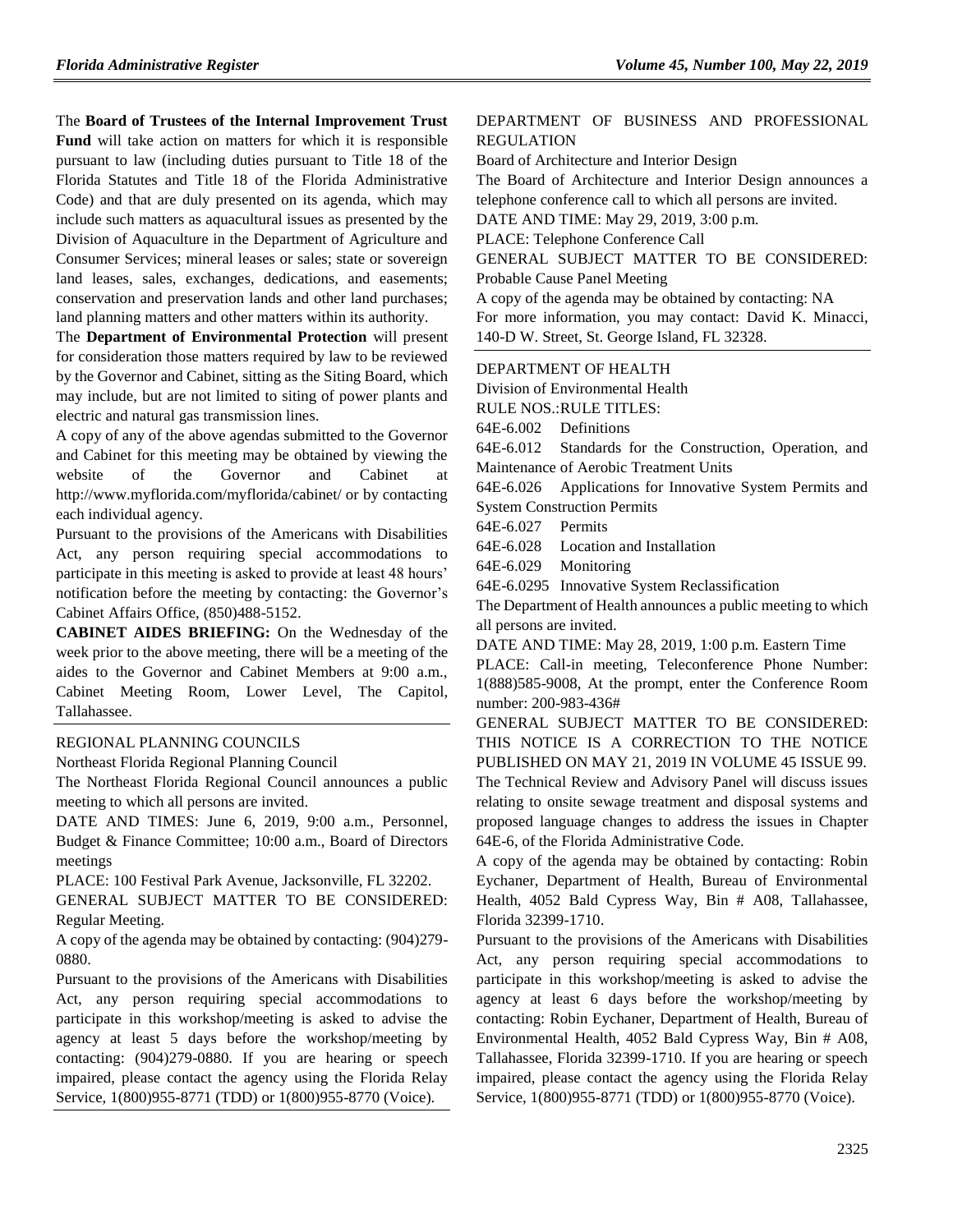If any person decides to appeal any decision made by the Board with respect to any matter considered at this meeting or hearing, he/she will need to ensure that a verbatim record of the proceeding is made, which record includes the testimony and evidence from which the appeal is to be issued.

For more information, you may contact: Robin Eychaner, Department of Health, Bureau of Environmental Health, 4052 Bald Cypress Way, Bin # A08, Tallahassee, Florida 32399- 1710.

#### [DEPARTMENT OF HEALTH](https://www.flrules.org/gateway/department.asp?id=64)

[Division of Emergency Preparedness and Community Support](https://www.flrules.org/gateway/organization.asp?id=832) The Department of Health/Communications Meeting announces a telephone conference call to which all persons are invited.

DATE AND TIME: June 4, 2019, 2:30 p.m. – 3:30 p.m. Eastern Time

PLACE: This is a conference call, information below:

Please join my meeting from your computer, tablet or smartphone. https://global.gotomeeting.com/join/974670389

You can also dial in using your phone. United States (Toll

Free): 1(877)568-4106, United States: (786)535-3219,

Access Code: 974-670-389

Joining from a video-conferencing room or system?

Dial: 67.217.95.2##974670389, Cisco devices: 974670389@67.217.95.2

First GoToMeeting? Try a test session: http://link.gotomeeting.com/email-welcome

GENERAL SUBJECT MATTER TO BE CONSIDERED: EMS State Plan, Goals and Objectives

A copy of the agenda may be obtained by contacting: Bonnie.Anderson@flhealth.gov.

Pursuant to the provisions of the Americans with Disabilities Act, any person requiring special accommodations to participate in this workshop/meeting is asked to advise the agency at least 3 days before the workshop/meeting by contacting: If you are hearing or speech impaired, please contact the agency using the Florida Relay Service, 1(800)955- 8771 (TDD) or 1(800)955-8770 (Voice).

For more information, you may contact: Bonnie.Anderson@flhealth.gov.

#### [DEPARTMENT OF FINANCIAL SERVICES](https://www.flrules.org/gateway/department.asp?id=69)

[Division of Treasury](https://www.flrules.org/gateway/organization.asp?id=361)

RULE NO.: RULE TITLE:

[69C-6.003](https://www.flrules.org/gateway/ruleNo.asp?id=69C-6.003) The Plan; Prescribed Forms

The Bureau of Deferred Compensation announces a public meeting to which all persons are invited.

DATE AND TIME: June 5, 2019, 10:00 a.m.

PLACE: The Hermitage Center, DFS, Treasurer's Conference Room, 4th floor, 1801 Hermitage Blvd., Tallahassee

GENERAL SUBJECT MATTER TO BE CONSIDERED: Deferred Compensation Advisory Council Meeting

A copy of the agenda may be obtained by contacting: Linda Ampol at (850)413-3412.

Pursuant to the provisions of the Americans with Disabilities Act, any person requiring special accommodations to participate in this workshop/meeting is asked to advise the agency at least 7 days before the workshop/meeting by contacting: Linda Ampol at (850)413-3412. If you are hearing or speech impaired, please contact the agency using the Florida Relay Service, 1(800)955-8771 (TDD) or 1(800)955-8770 (Voice).

If any person decides to appeal any decision made by the Board with respect to any matter considered at this meeting or hearing, he/she will need to ensure that a verbatim record of the proceeding is made, which record includes the testimony and evidence from which the appeal is to be issued.

For more information, you may contact: Linda Ampol at (850)413-3412.

#### [ORANGE COUNTY RESEARCH AND DEVELOPMENT](https://www.flrules.org/gateway/organization.asp?id=582)  [AUTHORITY](https://www.flrules.org/gateway/organization.asp?id=582)

The Orange County Research and Development Authority announces a public meeting to which all persons are invited. DATE AND TIME: June 6, 2019, 10:30 a.m.

PLACE: Central Florida Research Park, 12424 Research Parkway, Suite 100, Orlando, FL 32826

GENERAL SUBJECT MATTER TO BE CONSIDERED: General Business Meeting

A copy of the agenda may be obtained by contacting: Joe Wallace, (407)282-3944.

#### [THE VALERIN GROUP, INC.](https://www.flrules.org/gateway/organization.asp?id=1012)

The Florida Department of Transportation (FDOT) District Five announces a hearing to which all persons are invited.

DATE AND TIMES: Thursday, May 30, 2019, 5:00 p.m. Open House; 6:00 p.m. formal presentation

PLACE: Winter Springs Civic Center, 400 N. Edgemon Ave., Winter Springs, FL 32708

GENERAL SUBJECT MATTER TO BE CONSIDERED: Financial Project Identification (FPID) No.: 991900-6

The Florida Department of Transportation (FDOT) will hold a public hearing about proposed plans to improve safety on U.S. 17/92 (State Road (S.R.) 15) at the intersection with the southern leg of Piney Ridge Road by installing a raised concrete traffic separator between the northbound travel lanes and the crosswalk. Based on a qualitative assessment conducted at this location in February 2019, it was recommended that the northbound right turn movement at the intersection be restricted, but traffic exiting the southern leg of Piney Ridge Road onto U.S. 17/92 will still be able to turn right. This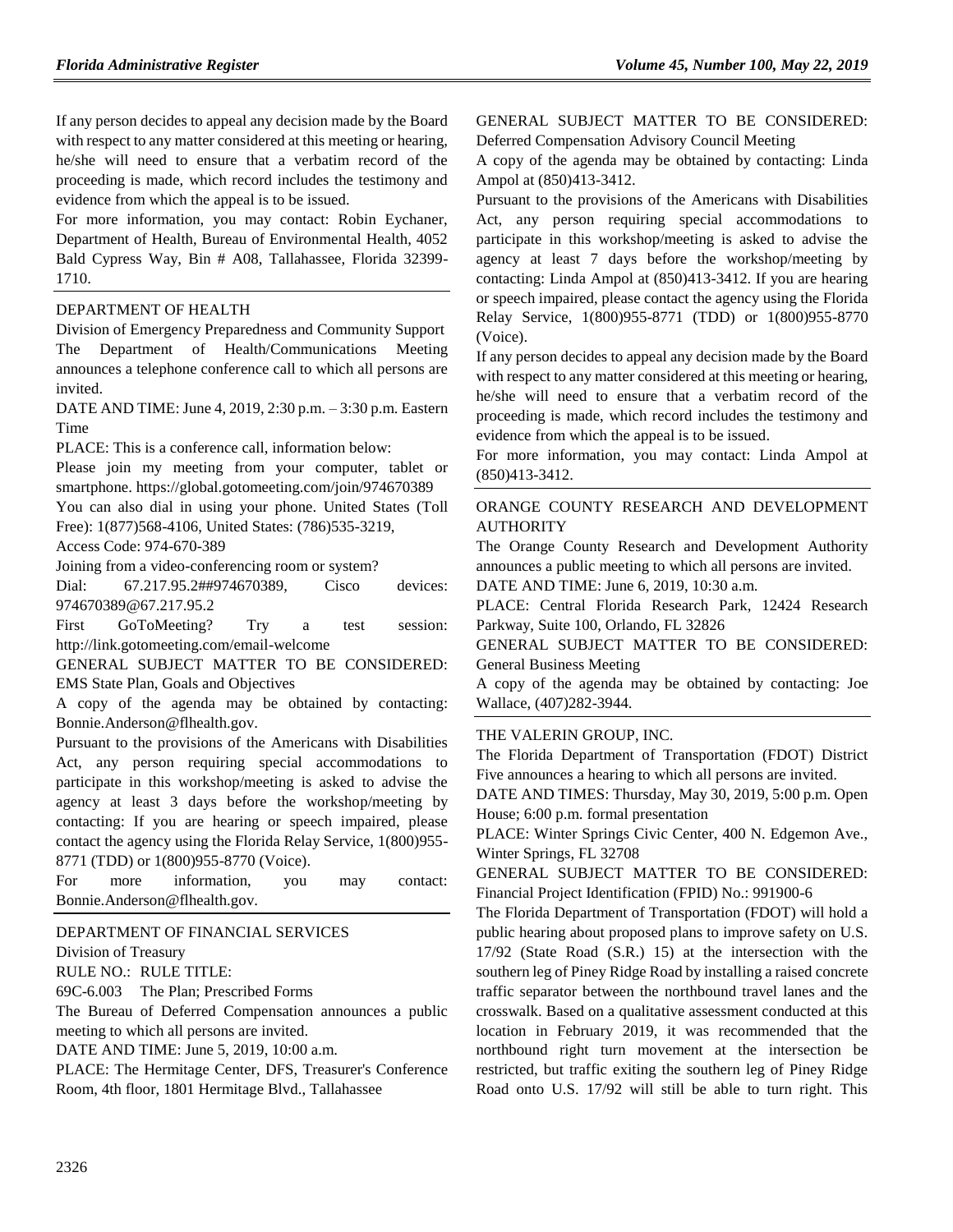modification improves safety in the area by reducing the number of conflict points at this location.

The public hearing will be Thursday, May 30, 2019, at the Winter Springs Civic Center, 400 N. Edgemon Ave., Winter Springs, FL 32708. The hearing will begin as an informational open house at 5:00 p.m. where displays and other project information will be available for review. Staff also will be available to discuss the project and answer questions. A presentation will begin at 6:00 p.m., followed by public comments.

A court reporter will be present to record proceedings, and assist with comments, as part of the project record. Written comments can be submitted at the hearing, sent by mail to Dave Mixon, Florida Department of Transportation, 719 S. Woodland Boulevard M.S. 562, DeLand, FL 32720; or emailed to Dave.Mixon@dot.state.fl.us no later than Monday, June 10, 2019. All written and oral comments will become part of the project's public record.

Persons with disabilities who require accommodations under the Americans with Disabilities Act, or persons who require translation services (free of charge), should contact Kelly Hiden, Public Involvement Specialist, by phone at  $(407)508$ -0839, or via email at kelly@valerin-group.com at least seven (7) days prior to the meeting. If you are hearing or speech impaired, please contact us by using the Florida Relay Service, 1(800)955-8771 (TDD) or 1(800)955-8770 (Voice).

Public participation is solicited without regard to race, color, national origin, age, sex, religion, disability or family status. Persons wishing to express their concerns relative to FDOT compliance with Title VI may do so by contacting Jennifer Smith, FDOT District Five Title VI Coordinator, at Jennifer.Smith2@dot.state.fl.us.

For more information about the project, please contact Dave Mixon at (386)943-5DOT, or email Dave.Mixon@dot.state.fl.us. Project information is also available online at www.CFLRoads.com. Search by the FPID number 991900-6.

A copy of the agenda may be obtained by contacting: There is no agenda.

Section VII Notice of Petitions and Dispositions Regarding Declaratory Statements

NONE

# Section VIII Notice of Petitions and Dispositions Regarding the Validity of Rules

Notice of Petition for Administrative Determination has been filed with the Division of Administrative Hearings on the following rules:

JUAN FRANCISCO VEGA, Petitioner vs. REBECCA KAPUSTA, Secretary, FLORIDA DEPARTMENT OF CHILDREN AND FAMILIES, Respondent.; CASE NO.: 19- 2556RU; RULE NO.:

Choice Plus LLC, Petitioner, vs. Florida Department of Financial Services, Respondent.; CASE NO.: 19-2674RU; RULE NO.: 69G-20.0021

Notice of Disposition of Petition for Administrative Determination has been filed with the Division of Administrative Hearings on the following rules:

### NONE

Section IX Notice of Petitions and Dispositions Regarding Non-rule Policy Challenges

### NONE

Section X Announcements and Objection Reports of the Joint Administrative Procedures **Committee** 

# **NONE**

Section XI Notices Regarding Bids, Proposals and Purchasing

# NONE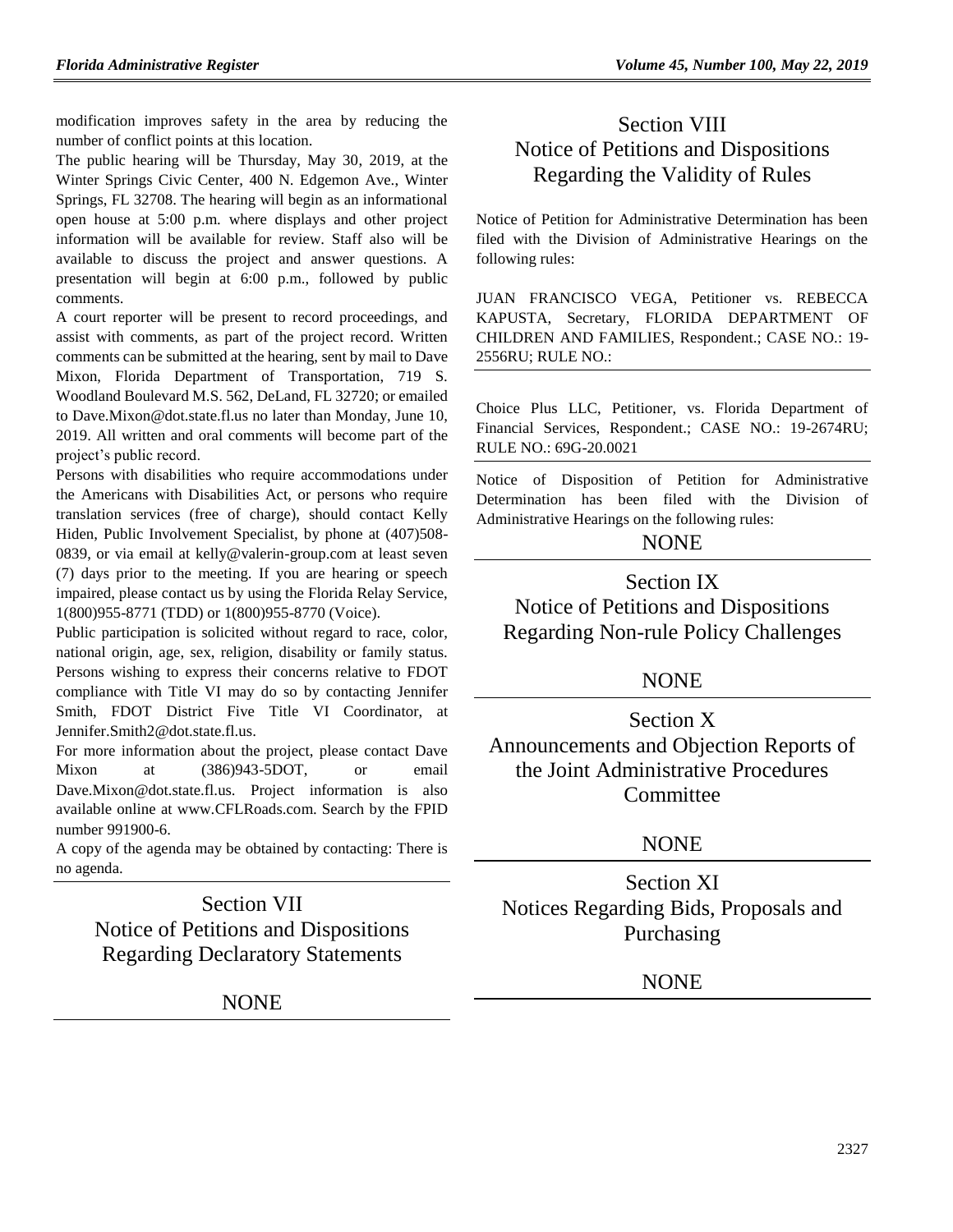# Section XII Miscellaneous

#### [DEPARTMENT OF STATE](https://www.flrules.org/gateway/department.asp?id=1)

Index of Administrative Rules Filed with the Secretary of State Pursuant to subparagraph  $120.55(1)(b)6. - 7$ ., F.S., the below list of rules were filed in the Office of the Secretary of State between 3:00 p.m., Wednesday, May 15, 2019 and 3:00 p.m., Tuesday, May 21, 2019.

| Rule No.    | <b>File Date</b> | <b>Effective</b> |
|-------------|------------------|------------------|
|             |                  | Date             |
| 53ER19-34   | 5/16/2019        | 5/16/2019        |
| 53ER19-35   | 5/16/2019        | 5/16/2019        |
| 53ER19-36   | 5/16/2019        | 5/16/2019        |
| 53ER19-37   | 5/16/2019        | 5/16/2019        |
| 61G6-9.005  | 5/17/2019        | 6/6/2019         |
| 64B5-16.001 | 5/15/2019        | 6/4/2019         |
| 65G-3.001   | 5/15/2019        | 6/4/2019         |
| 65G-3.005   | 5/15/2019        | 6/4/2019         |
| 65G-3.006   | 5/15/2019        | 6/4/2019         |
| 68B-44.002  | 5/21/2019        | 7/1/2019         |
| 68B-44.004  | 5/21/2019        | 7/1/2019         |

**LIST OF RULES AWAITING LEGISLATIVE APPROVAL SECTIONS 120.541(3), 373.139(7) AND/OR 373.1391(6), FLORIDA STATUTES**

| Rule No.    | <b>File Date</b> | <b>Effective</b><br><b>Date</b> |
|-------------|------------------|---------------------------------|
| 60FF1-5.009 | 7/21/2016        | **/**/****                      |
| 64B8-10.003 | 12/9/2015        | **/**/****                      |
| 69L-3.009   | 12/5/2018        | **/**/****                      |

DEPARTMENT OF AGRICULTURE AND CONSUMER **SERVICES** 

PUBLIC NOTICE OF INTENT TO OPERATE THE SUMMER FOOD SERVICE PROGRAM

FLORIDA DEPARTMENT OF AGRICULTURE AND CONSUMER SERVICES, DIVISION OF FOOD, NUTRITION AND WELLNESS

NOTIFICATION OF INTENT TO OPERATE THE SUMMER FOOD SERVICE PROGRAM FOR CHILDREN in accordance with Title 7 of the Code of Federal Regulations, Part 225. It is the intent of the Florida Department of Agriculture and Consumer Services, Division of Food Nutrition and Wellness to administer the Summer BreakSpot program for fiscal year 2019.

The primary purpose of the program is to provide food service to children from needy areas during periods when area schools are closed. Eligible children are those 18 years of age and under and persons over 18 years of age who are determined by the state educational agency or a local public education agency or a local public agency of the state to be mentally or physically handicapped and who participate in the pubic or nonprofit private school program established for the mentally or physically handicapped.

The Summer BreakSpot Program will be made available throughout Florida by state-approved sponsors for children without regard to race, color, national origin, sex, age or disability. To receive free meals at camps, children may need to meet income eligibility guidelines. Foster children who are members of households receiving benefits from the Supplemental Nutrition Assistance Program (SNAP), Food Distribution Program on Indian Reservations, or Temporary Assistance to Needy Families are automatically eligible to receive free meals at eligible sites.

Children not currently receiving benefits must meet the income eligibility guidelines for reduced-price meals in the National School Lunch program. Income eligibility guidelines for School Year 2018 - 2019 are available at [fns.usda.gov/school](http://www.fns.usda.gov/school-meals/fr-041017)[meals/fr-041017](http://www.fns.usda.gov/school-meals/fr-041017) and, also, in the chart below.

Sponsors for the program may be a public or nonprofit school, nonprofit private organization, residential or nonresidential camp, government organization, or a National Youth Sports Program. For more information, please contact: Division of Food, Nutrition and Wellness, Summer Food Service Program, 1-800-504-6609 or 850-617-7401.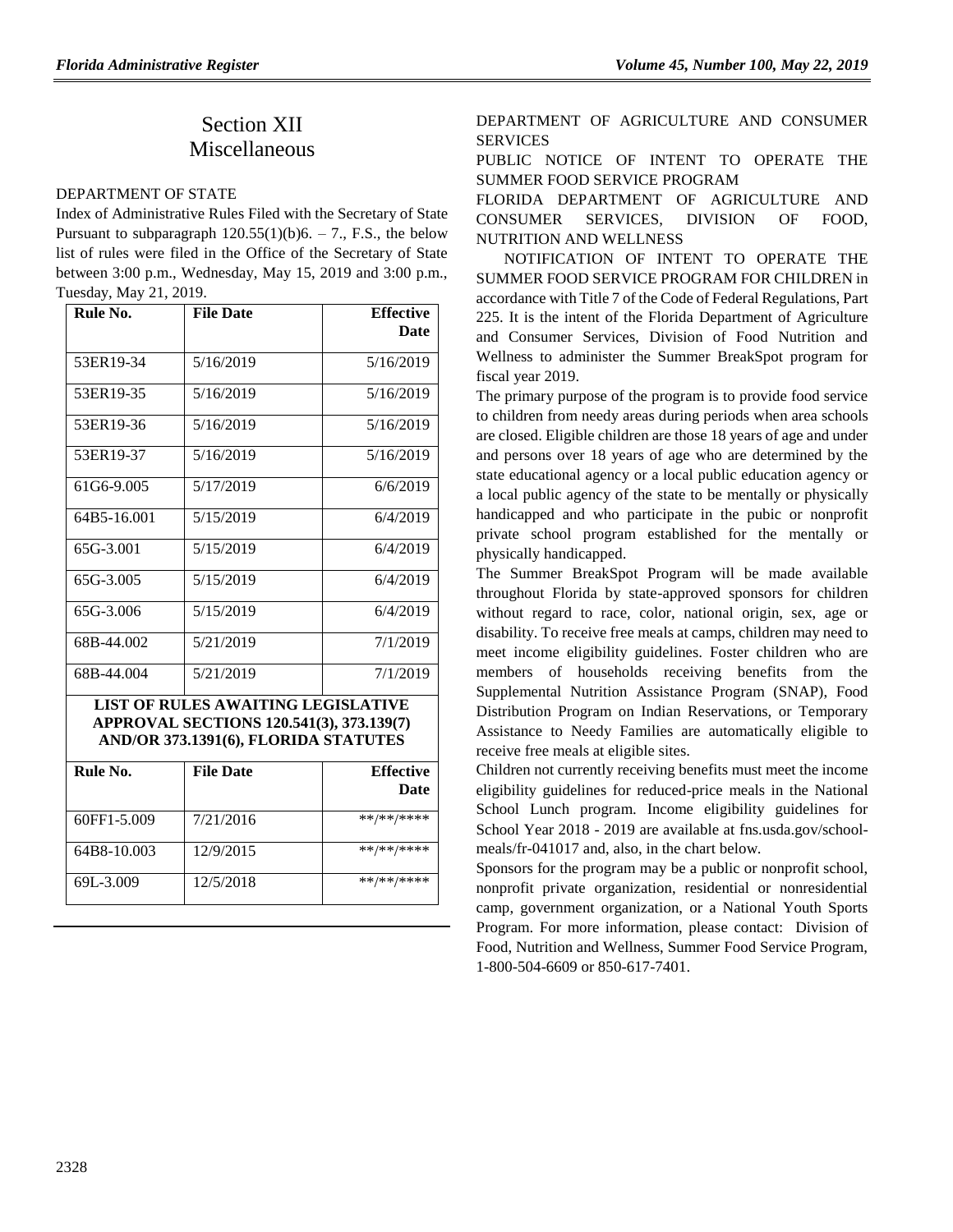#### **FLORIDA INCOME ELIGIBILITY GUIDELINES FOR FREE AND REDUCED-PRICE MEALS**

Effective from July 1, 2018 to June 30, 2019

| <b>FREE MEAL SCALE</b>                                |                 |             |                           |                           |            |
|-------------------------------------------------------|-----------------|-------------|---------------------------|---------------------------|------------|
| Househol<br>d<br>Size                                 | Annua<br>1      | Monthl<br>y | Twice<br>Per<br>Mont<br>h | Every<br>Two<br>Week<br>S | Weekl<br>y |
| 1                                                     | 15,782          | 1,316       | 658                       | 607                       | 304        |
| $\overline{c}$                                        | 21,398          | 1,784       | 892                       | 823                       | 412        |
| 3                                                     | 27,014          | 2,252       | 1,126                     | 1,039                     | 520        |
| 4                                                     | 32,630          | 2,720       | 1,360                     | 1,255                     | 628        |
| 5                                                     | 38,246          | 3,188       | 1,594                     | 1,471                     | 736        |
| 6                                                     | 43,862          | 3,656       | 1,828                     | 1,687                     | 844        |
| 7                                                     | 49,478          | 4,124       | 2,062                     | 1,903                     | 952        |
| 8                                                     | 55,094          | 4,592       | 2,296                     | 2,119                     | 1,060      |
| For<br>each<br>additional<br>family<br>member,<br>add | $^{+}$<br>5,616 | $+468$      | $+234$                    | $+216$                    | $+108$     |

| <b>REDUCED-PRICE MEAL SCALE</b>                       |                 |             |                           |                           |            |
|-------------------------------------------------------|-----------------|-------------|---------------------------|---------------------------|------------|
| Househol<br>d<br>Size                                 | Annua<br>1      | Monthl<br>y | Twice<br>Per<br>Mont<br>h | Every<br>Two<br>Week<br>S | Weekl<br>y |
| 1                                                     | 22,459          | 1,872       | 936                       | 864                       | 432        |
| $\overline{c}$                                        | 30,451          | 2,538       | 1,269                     | 1,172                     | 586        |
| 3                                                     | 38,443          | 3,204       | 1,602                     | 1,479                     | 740        |
| 4                                                     | 46,435          | 3,870       | 1,935                     | 1,786                     | 893        |
| 5                                                     | 54,427          | 4,536       | 2,268                     | 2,094                     | 1,047      |
| 6                                                     | 62,419          | 5,202       | 2,601                     | 2,401                     | 1,201      |
| 7                                                     | 70,411          | 5,868       | 2,934                     | 2,709                     | 1,355      |
| 8                                                     | 78,403          | 6,534       | 3,267                     | 3,016                     | 1,508      |
| For<br>each<br>additional<br>family<br>member,<br>add | $^{+}$<br>7,992 | $+666$      | $+333$                    | $+308$                    | $+154$     |

Florida's Summer BreakSpot is part of the National Summer Food Service Program, a federally-funded program operated by the United States Department of Agriculture (USDA). For more information, please visit [SummerBreakSpot.org.](http://www.summerbreakspot.org/)

There are several ways to find a Summer BreakSpot site:

 Visit [SummerBreakSpot.org](http://www.summerbreakspot.org/) and click on "Find a site"

included.)

Dial 2-1-1

Text "FoodFL" to 877-877

In accordance with Federal civil rights law and U.S. Department of Agriculture (USDA) civil rights regulations and policies, the USDA, its Agencies, offices, and employees, and institutions participating in or administering USDA programs are prohibited from discriminating based on race, color, national origin, sex, disability, age, or reprisal or retaliation for prior civil rights activity in any program or activity conducted or funded by USDA.

Persons with disabilities who require alternative means of communication for program information (e.g. Braille, large print, audiotape, American Sign Language, etc.), should contact the Agency (State or local) where they applied for benefits. Individuals who are deaf, hard of hearing or have speech disabilities may contact USDA through the Federal Relay Service at 1(800)877-8339. Additionally, program information may be made available in languages other than English.

To file a program complaint of discrimination, complete the [USDA Program Discrimination Complaint Form,](http://www.ocio.usda.gov/sites/default/files/docs/2012/Complain_combined_6_8_12.pdf) (AD-3027) found online at: [How to File a Complaint,](http://www.ascr.usda.gov/complaint_filing_cust.html) and at any USDA office, or write a letter addressed to USDA and provide in the letter all of the information requested in the form. To request a copy of the complaint form, call (866) 632-9992. Submit your completed form or letter to USDA by:

(1) mail: U.S. Department of Agriculture, Office of the Assistant Secretary for Civil Rights, 1400 Independence Avenue, SW, Washington, D.C. 20250-9410;

(2) fax: (202)690-7442; or

(3) email: program.intake@usda.gov.

This institution is an equal opportunity provider

[DEPARTMENT OF HIGHWAY SAFETY AND MOTOR](https://www.flrules.org/gateway/department.asp?id=15)  [VEHICLES](https://www.flrules.org/gateway/department.asp?id=15)

[Division of Motor Vehicles](https://www.flrules.org/gateway/organization.asp?id=42)

Affordable Golf Cars of Venice, Inc. for the establishment of ICON low speed vehicles

Notice of Publication for a New Point

Franchise Motor Vehicle Dealer in a County of More than 300,000 Population

Pursuant to Section 320.642, Florida Statutes, notice is given that Icon EV, LLC, intends to allow the establishment of Affordable Golf Cars of Venice, Inc., as a dealership for the sale of low-speed vehicles manufactured by Icon EV, LLC (line-

(Contact information for each site is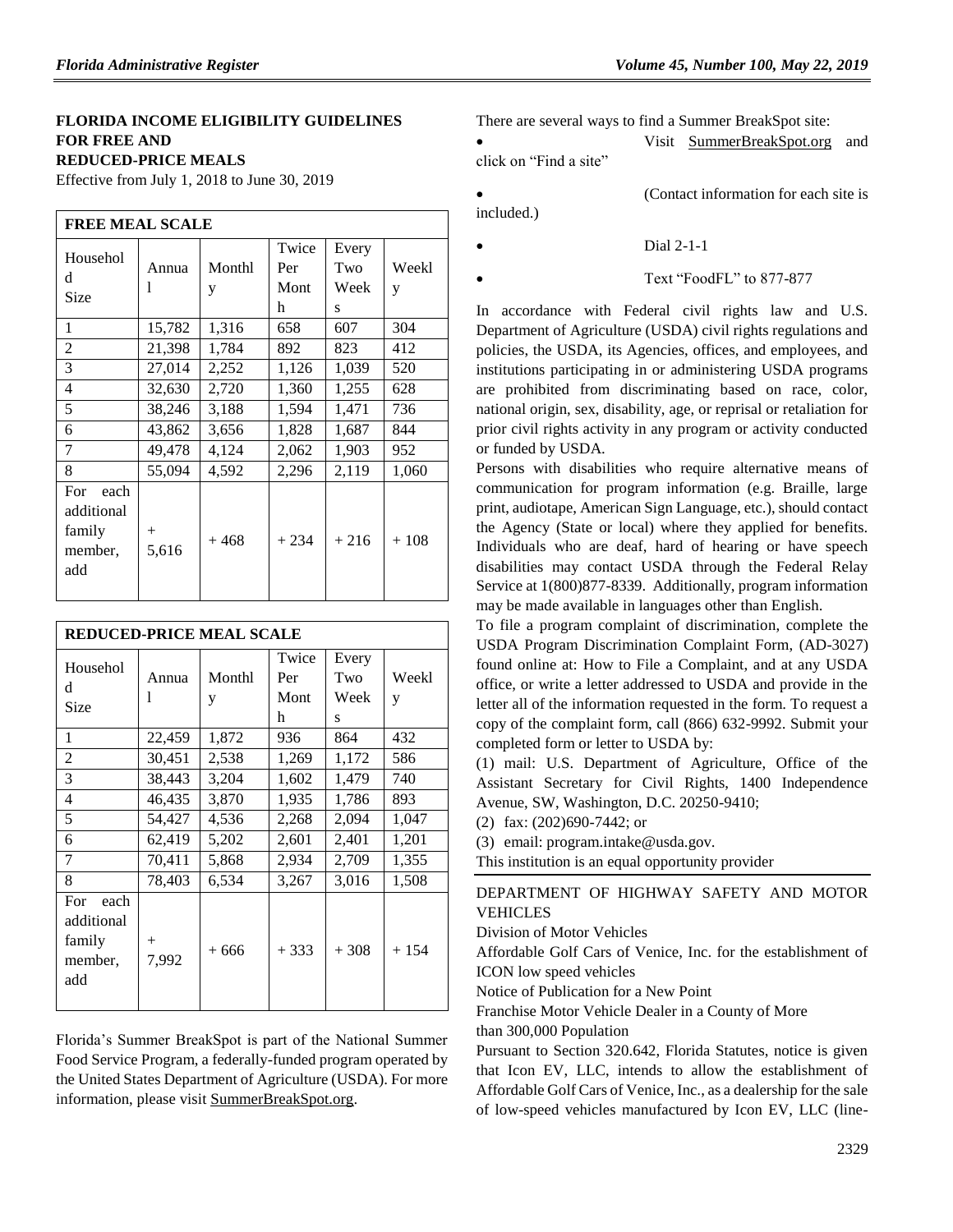make ICON) at 1590 South Tamiami Trail, Venice, (Sarasota County), Florida 34293, on or after June 21, 2019.

The name and address of the dealer operator(s) and principal investor(s) of Affordable Golf Cars of Venice, Inc., are dealer operator(s): Jason Fitchett, 1590 Tamiami Trail South, Venice, Florida 34293; principal investor(s): Jason Fitchett, 1590 Tamiami Trail South, Venice, Florida 34293.

The notice indicates intent to establish the new point location in a county of more than 300,000 population, according to the latest population estimates of the University of Florida, Bureau of Economic and Business Research.

Certain dealerships of the same line-make may have standing, pursuant to Section 320.642, Florida Statutes, to file a petition or complaint protesting the application.

Written petitions or complaints must be received by the Department of Highway Safety and Motor Vehicles within 30 days of the date of publication of this notice and must be submitted to: Jaime Williams, Administrator, Dealer License Section, Department of Highway Safety and Motor Vehicles, Room A-312 MS65, Neil Kirkman Building, 2900 Apalachee Parkway, Tallahassee, Florida 32399-0635.

A copy of such petition or complaint must also be sent by US Mail to: Roy F. Williams, Icon EV, LLC, 8503 E. Adamo Drive, Tampa, Florida 33619.

If no petitions or complaints are received within 30 days of the date of publication, a final order will be issued by the Department of Highway Safety and Motor Vehicles approving the establishment of the dealership, subject to the applicant's compliance with the provisions of Chapter 320, Florida Statutes.

#### [DEPARTMENT OF HIGHWAY SAFETY AND MOTOR](https://www.flrules.org/gateway/department.asp?id=15)  [VEHICLES](https://www.flrules.org/gateway/department.asp?id=15)

#### [Division of Motor Vehicles](https://www.flrules.org/gateway/organization.asp?id=42)

Extreme Motor Sales, Inc. for the establishment of ICON low speed vehicles

Notice of Publication for a New Point

Franchise Motor Vehicle Dealer in a County of More than 300,000 Population

Pursuant to Section 320.642, Florida Statutes, notice is given that Icon EV, LLC, intends to allow the establishment of Extreme Motor Sales, Inc., as a dealership for the sale of lowspeed vehicles manufactured by Icon EV, LLC (line-make ICON) at 2327 East Semoran Boulevard, Apopka, (Orange County), Florida 32703, on or after June 21, 2019.

The name and address of the dealer operator(s) and principal investor(s) of Extreme Motor Sales, Inc., are dealer operator(s): Tina Wilson, 2327 East Semoran Boulevard, Apopka, Florida 32703; principal investor(s): Tina Wilson, 2327 East Semoran Boulevard, Apopka, Florida 32703.

The notice indicates intent to establish the new point location in a county of more than 300,000 population, according to the latest population estimates of the University of Florida, Bureau of Economic and Business Research.

Certain dealerships of the same line-make may have standing, pursuant to Section 320.642, Florida Statutes, to file a petition or complaint protesting the application.

Written petitions or complaints must be received by the Department of Highway Safety and Motor Vehicles within 30 days of the date of publication of this notice and must be submitted to: Jaime Williams, Administrator, Dealer License Section, Department of Highway Safety and Motor Vehicles, Room A-312 MS65, Neil Kirkman Building, 2900 Apalachee Parkway, Tallahassee, Florida 32399-0635.

A copy of such petition or complaint must also be sent by US Mail to: Roy F. Williams, Icon EV, LLC, 8503 East Adamo Drive, Tampa, Florida, 33619.

If no petitions or complaints are received within 30 days of the date of publication, a final order will be issued by the Department of Highway Safety and Motor Vehicles approving the establishment of the dealership, subject to the applicant's compliance with the provisions of Chapter 320, Florida Statutes.

#### [DEPARTMENT OF HIGHWAY SAFETY AND MOTOR](https://www.flrules.org/gateway/department.asp?id=15)  [VEHICLES](https://www.flrules.org/gateway/department.asp?id=15)

[Division of Motor Vehicles](https://www.flrules.org/gateway/organization.asp?id=42)

Good Guys Golf Carts LLC for the establishment of ICON low speed vehicles

Notice of Publication for a New Point

Franchise Motor Vehicle Dealer in a County of More

than 300,000 Population

Pursuant to Section 320.642, Florida Statutes, notice is given that Icon EV LLC, intends to allow the establishment of Good Guys Golf Carts LLC, as a dealership for the sale of low-speed vehicles manufactured by Icon EV, LLC (line-make ICON) at 19313 North 41 Highway, Lutz, (Pasco County), Florida 33549, on or after June 21, 2019.

The name and address of the dealer operator(s) and principal investor(s) of Good Guys Golf Carts LLC, are dealer operator(s): Jamie Hessling, 19313 North 41 Highway, Lutz, Florida 33549; principal investor(s): Jamie Hessling, 19313 North 41 Highway, Lutz, Florida 33549.

The notice indicates intent to establish the new point location in a county of more than 300,000 population, according to the latest population estimates of the University of Florida, Bureau of Economic and Business Research.

Certain dealerships of the same line-make may have standing, pursuant to Section 320.642, Florida Statutes, to file a petition or complaint protesting the application.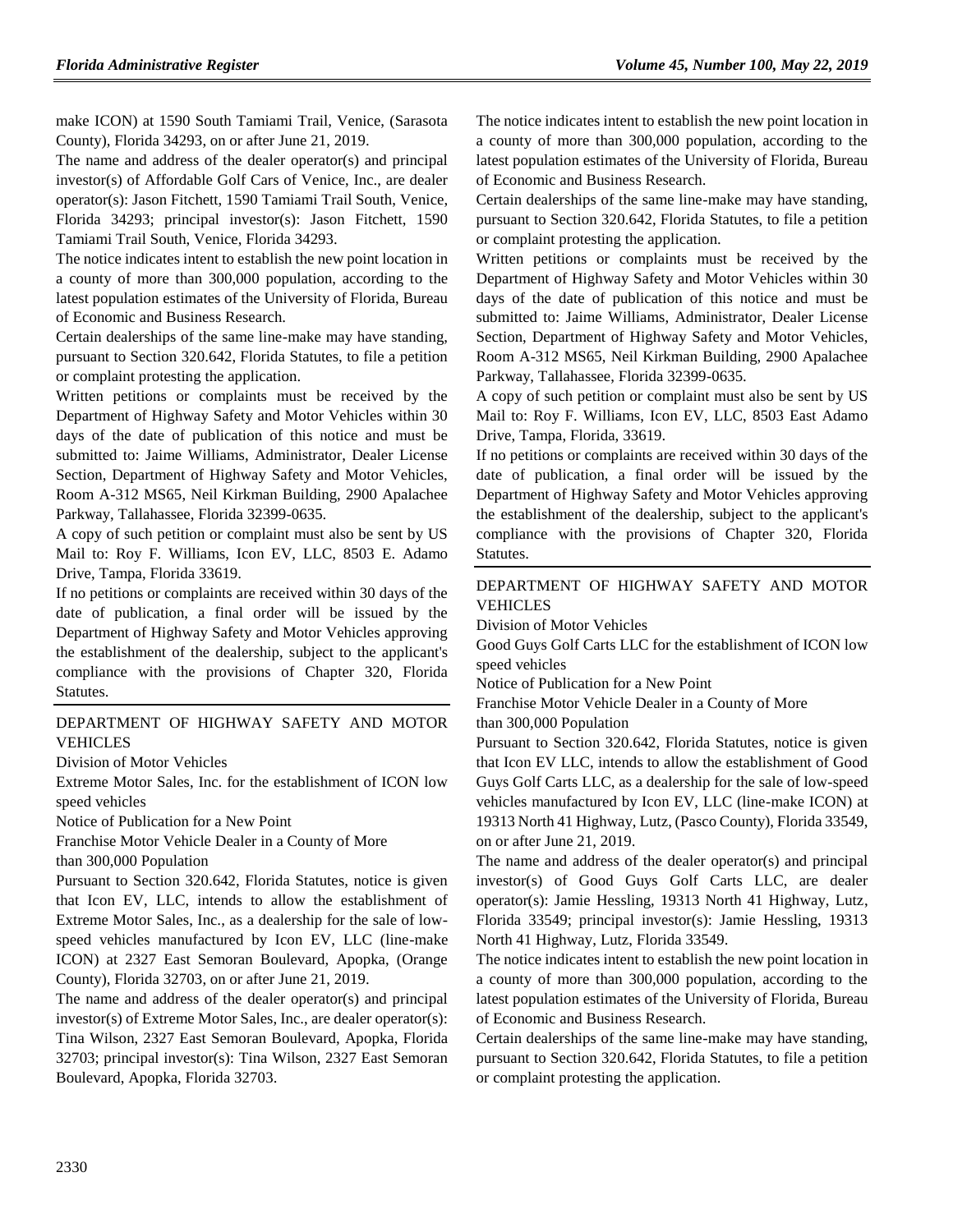Written petitions or complaints must be received by the Department of Highway Safety and Motor Vehicles within 30 days of the date of publication of this notice and must be submitted to: Jaime Williams, Administrator, Dealer License Section, Department of Highway Safety and Motor Vehicles, Room A-312 MS65, Neil Kirkman Building, 2900 Apalachee Parkway, Tallahassee, Florida 32399-0635.

A copy of such petition or complaint must also be sent by US Mail to: Roy F. Williams, Icon EV, LLC, 8503 East Adamo Drive, Tampa, Florida, 33619.

If no petitions or complaints are received within 30 days of the date of publication, a final order will be issued by the Department of Highway Safety and Motor Vehicles approving the establishment of the dealership, subject to the applicant's compliance with the provisions of Chapter 320, Florida Statutes.

#### [DEPARTMENT OF HIGHWAY SAFETY AND MOTOR](https://www.flrules.org/gateway/department.asp?id=15)  [VEHICLES](https://www.flrules.org/gateway/department.asp?id=15)

[Division of Motor Vehicles](https://www.flrules.org/gateway/organization.asp?id=42)

Pure Powersports, LLC for the establishment of VAND motocycles

Notice of Publication for a New Point

Franchise Motor Vehicle Dealer in a County of More than 300,000 Population

Pursuant to Section 320.642, Florida Statutes, notice is given that Vanderhall Motor Works, Inc., intends to allow the establishment of Pure Powersports LLC, d/b/a Pure Powersports as a dealership for the sale of motorcycles manufactured by Vanderhall Motor Works, Inc. (line-make VAND) at 7531 Salisbury Road, Jacksonville, (Duval County), Florida 32256, on or after June 21, 2019.

The name and address of the dealer operator(s) and principal investor(s) of Pure Powersports LLC, are dealer operator(s): Emanuel Manusuthakis, 7531 Salisbury Road, Jacksonville, Florida 32256-6914; principal investor(s): Emanuel Manusuthakis, 7531 Salisbury Road, Jacksonville, Florida 32256-6914.

The notice indicates intent to establish the new point location in a county of more than 300,000 population, according to the latest population estimates of the University of Florida, Bureau of Economic and Business Research.

Certain dealerships of the same line-make may have standing, pursuant to Section 320.642, Florida Statutes, to file a petition or complaint protesting the application.

Written petitions or complaints must be received by the Department of Highway Safety and Motor Vehicles within 30 days of the date of publication of this notice and must be submitted to: Jaime Williams, Administrator, Dealer License Section, Department of Highway Safety and Motor Vehicles,

Room A-312 MS65, Neil Kirkman Building, 2900 Apalachee Parkway, Tallahassee, Florida 32399-0635.

A copy of such petition or complaint must also be sent by US Mail to: Teresa Shepherd, Vanderhall Motor Works, Inc., 3500 Mountain Vista Parkway, Provo, Utah, 84606.

If no petitions or complaints are received within 30 days of the date of publication, a final order will be issued by the Department of Highway Safety and Motor Vehicles approving the establishment of the dealership, subject to the applicant's compliance with the provisions of Chapter 320, Florida Statutes.

[AGENCY FOR HEALTH CARE ADMINISTRATION](https://www.flrules.org/gateway/department.asp?id=59) [Certificate of Need](https://www.flrules.org/gateway/organization.asp?id=188) NOTICE OF BATCHED APPLICATION RECEIPT AND NOTICE OF TENTATIVE PUBLIC HEARINGS

The Agency for Health Care Administration has received and accepted the following Certificate of Need applications for review in the batched Other Beds and Programs review cycle with an application due date of May 15, 2019.

County: Leon District: 2

CON #10575Application Receipt Date: 05/15/2019 Facility/Project: Sunrise Community, Inc. Applicant: Sunrise Community, Inc. Project Description: Relocate and replace six ICF-DD beds

County: Leon District: 2 CON #10576Application Receipt Date: 05/15/2019 Facility/Project: Sunrise Community, Inc. Applicant: Sunrise Community, Inc. Project Description: Relocate and replace six ICF-DD beds

County: Leon District: 2 CON #10577Application Receipt Date: 05/15/2019 Facility/Project: Sunrise Community, Inc. Applicant: Sunrise Community, Inc. Project Description: Relocate and replace six ICF-DD beds

County: Leon District: 2 CON #10578Application Receipt Date: 05/15/2019 Facility/Project: Sunrise Community, Inc. Applicant: Sunrise Community, Inc. Project Description: Relocate and replace six ICF-DD beds

County: Okaloosa District: 1-2 CON #10579Application Receipt Date: 05/15/2019 Facility/Project: JDM Health Services, LLC Applicant: JDM Health Services, LLC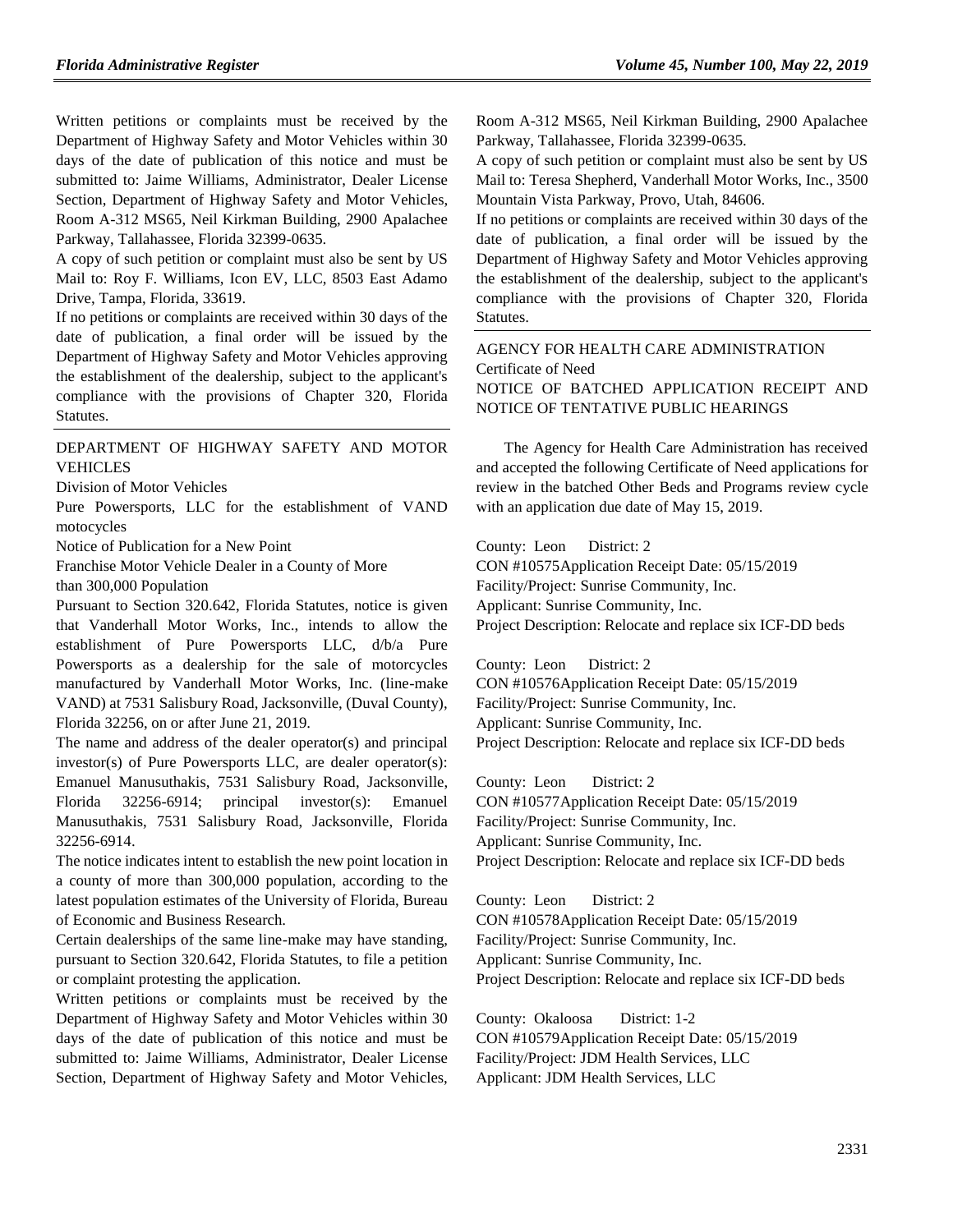Project Description: Establish a new community nursing home of up to 84 beds

County: Okaloosa District: 1-2 CON #10580Application Receipt Date: 05/15/2019 Facility/Project: PruittHealth – Okaloosa County, LLC Applicant: PruittHealth – Okaloosa County, LLC Project Description: Establish a new community nursing home of up to 120 beds

County: Duval District: 4-3 CON #10581Application Receipt Date: 05/15/2019 Facility/Project: Dolphin Pointe Health Care Applicant: Dolphin Pointe Health Care, LLC Project Description: Add up to 26 community nursing home beds and a partial of 11 beds

County: St. Johns District: 4-3 CON #10582Application Receipt Date: 05/15/2019 Facility/Project: Health Care Managers, Inc. Applicant: Health Care Managers, Inc. Project Description: Establish a new 103-bed community nursing home

County: St. Johns District: 4-3 CON #10583Application Receipt Date: 05/15/2019 Facility/Project: PruittHealth – St. Johns County, LLC Applicant: PruittHealth – St. Johns County, LLC Project Description: Establish a new community nursing home of up to 120 beds

County: Hillsborough District: 6-1 CON #10584Application Receipt Date: 05/15/2019 Facility/Project: Hillsborough Oaks NH LLC Applicant: Hillsborough Oaks NH LLC Project Description: Establish a new 119-bed community nursing home

County: Hillsborough District: 6-1 CON #10585Application Receipt Date: 05/15/2019 Facility/Project: PruittHealth – 6-1, LLC Applicant: PruittHealth – 6-1, LLC Project Description: Establish a new community nursing home of up to 120 beds

Also, IF REQUESTED, tentative public hearings have been scheduled as follows:

PROPOSALS: CON #'s 10575, 10576, 10577 and 10578 District: 2 DATE/TIME: Wednesday, July 10, 2019, 1:00 p.m. – 5:00 p.m. PLACE: Community Room, Amtrak Station 918 Railroad Avenue Tallahassee, Florida 32310 PROPOSALS: CON #'s 10579 and 10580 District: 1-2 DATE/TIME: Tuesday, July 9, 2019, 1:00 p.m. – 4:00 p.m.  $CT/2:00$  p.m.  $-5:00$  p.m. ET PLACE: Walton Area Chamber of Commerce, Board Room 63 S. Centre Trail Santa Rosa Beach, Florida 32459

PROPOSALS: CON #'s 10581, 10582 and 10583 District: 4-3 DATE/TIME: Wednesday, July 10, 2019, 8:00 a.m. – 12:00 Noon PLACE: 4201 Baymeadows Road, Suite 2 Jacksonville, Florida 32217 PROPOSALS: CON #'s 10584 and 10585

District: 6-1 DATE/TIME: Tuesday, July 2, 2019, 9:00 a.m. – 12:00 Noon PLACE: 550 N. Reo Street, Suite 300

Main Conference Room Tampa, Florida 33609

Public hearing requests must be in writing and be received at the Agency for Health Care Administration, CON Office, 2727 Mahan Drive, Mail Stop 28, Tallahassee, Florida, 32308, attention Marisol Fitch, by 5:00 p.m., June 5, 2019. In lieu of requesting and attending a public hearing, written comments submitted to the department relative to the merits of these applications will become part of the official project application file. Pursuant to 59C-1.010(3), F.A.C., written comments must be received by June 26, 2019.

[DEPARTMENT OF FINANCIAL SERVICES](https://www.flrules.org/gateway/department.asp?id=69) FSC - [Financial Institution Regulation](https://www.flrules.org/gateway/organization.asp?id=523) Office of Financial Regulation NOTICE OF FILINGS Financial Services Commission Office of Financial Regulation May 22, 2019